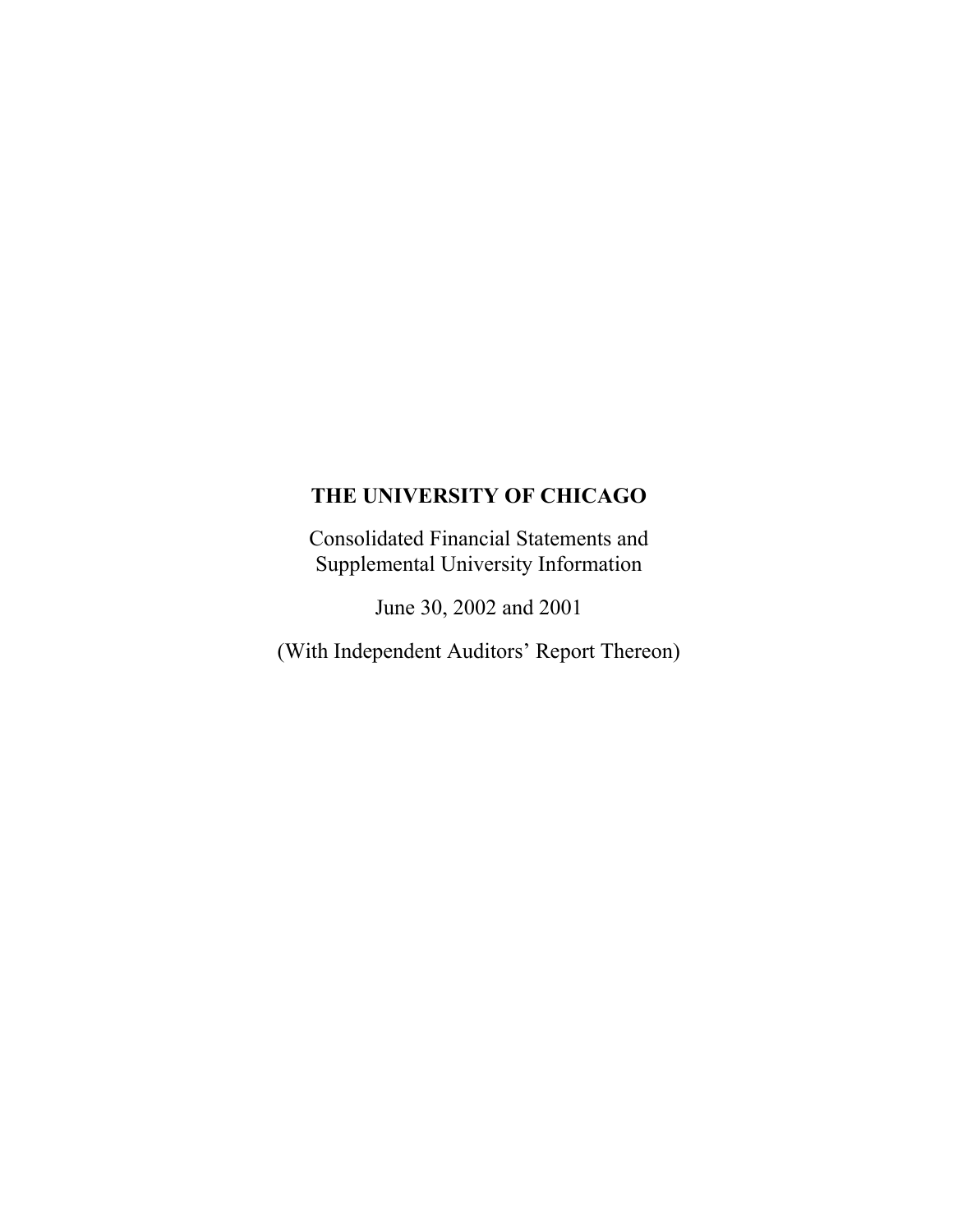# Consolidated Statements of Activities Years ended June 30, 2002 and 2001

(In thousands of dollars)

|                                                                                  |               | 2001             |              |              |
|----------------------------------------------------------------------------------|---------------|------------------|--------------|--------------|
|                                                                                  | Universitv    | <b>Hospitals</b> | Consolidated | Consolidated |
| Changes in unrestricted net assets:                                              |               |                  |              |              |
| Operating:                                                                       |               |                  |              |              |
| Revenue:                                                                         |               |                  |              |              |
| Tuition and fees $-$ gross                                                       | \$<br>340,936 |                  | 340,936      | 316,692      |
| Less:                                                                            |               |                  |              |              |
| Undergraduate student aid                                                        | (35, 286)     |                  | (35, 286)    | (35, 234)    |
| Graduate student aid                                                             | (103, 100)    |                  | (103, 100)   | (95, 741)    |
|                                                                                  |               |                  |              |              |
| Tuition and fees – net                                                           | 202,550       |                  | 202,550      | 185,717      |
| Government grants and contracts                                                  | 240,371       |                  | 240,371      | 203,218      |
| Private gifts, grants, and contracts                                             | 97,001        | 413              | 97,414       | 83,573       |
| Endowment payout                                                                 | 146,726       | 6,098            | 152,824      | 121,650      |
| Earnings on other investments                                                    | 13,209        | 10,287           | 23,496       | 24,452       |
| Patient care                                                                     | 136,419       | 606,278          | 742,697      | 648,821      |
| Auxiliaries                                                                      | 142,318       |                  | 142,318      | 133,920      |
| Other income                                                                     | 109,573       | 37,950           | 147,523      | 121,578      |
| Total operating revenue                                                          | 1,088,167     | 661,026          | 1,749,193    | 1,522,929    |
| Expenses:                                                                        |               |                  |              |              |
| Compensation:                                                                    |               |                  |              |              |
| Academic salaries                                                                | 282,499       |                  | 282,499      | 270,428      |
| Staff salaries                                                                   | 248,630       | 252,958          | 501,588      | 465,655      |
| <b>Benefits</b>                                                                  | 110,552       | 47,306           | 157,858      | 150,603      |
| Total compensation                                                               | 641,681       | 300,264          | 941,945      | 886,686      |
| Other operating expenses:                                                        |               |                  |              |              |
| Utilities, alterations, and repairs                                              | 28,613        | 19,347           | 47,960       | 46,637       |
| Depreciation                                                                     | 54,876        | 39,795           | 94,671       | 89,770       |
| Interest                                                                         | 23,517        | 13,923           | 37,440       | 37,818       |
| Supplies and services                                                            | 272,315       | 195,315          | 467,630      | 428,453      |
| Insurance                                                                        | 8,235         | 5,989            | 14,224       | 13,597       |
| Total other operating expenses                                                   | 387,556       | 274,369          | 661,925      | 616,275      |
| Total operating expenses                                                         | 1,029,237     | 574,633          | 1,603,870    | 1,502,961    |
|                                                                                  |               |                  |              |              |
| Excess of operating revenue over expenses                                        | 58,930        | 86,393           | 145,323      | 19,968       |
| Loss from operation and sale of discontinued hospital                            |               | 60,530           | 60,530       | 6,327        |
| Excess of operating revenue over expenses<br>and loss from discontinued hospital | 58,930        | 25,863           | 84,793       | 13,641       |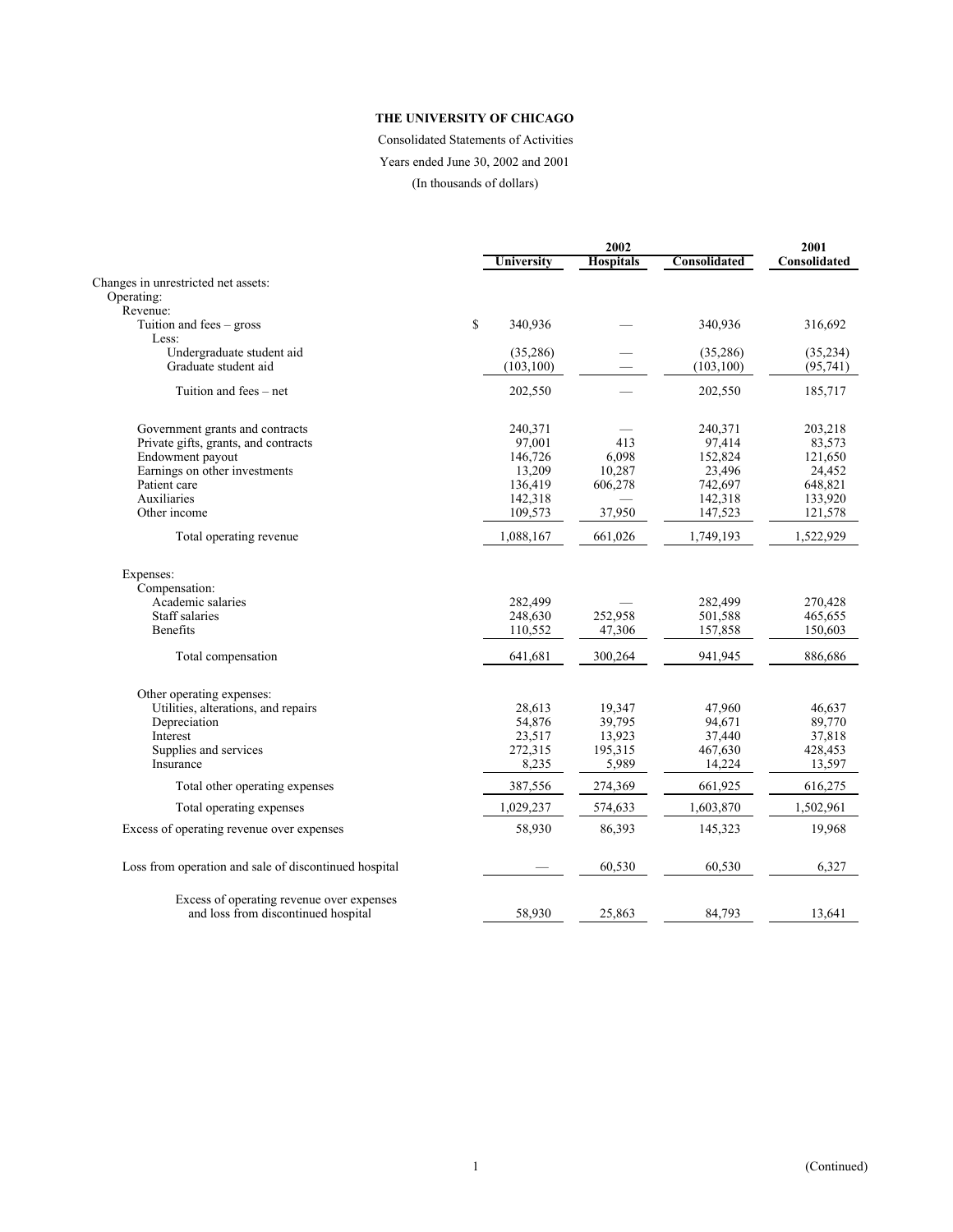# Consolidated Statements of Activities

Years ended June 30, 2002 and 2001

(In thousands of dollars)

|                                                          |            | 2002             |              |              |
|----------------------------------------------------------|------------|------------------|--------------|--------------|
|                                                          | University | <b>Hospitals</b> | Consolidated | Consolidated |
| Changes in unrestricted net assets:                      |            |                  |              |              |
| Nonoperating:                                            |            |                  |              |              |
| \$<br>Endowment payout                                   |            |                  |              | 66           |
| <b>Investment</b> losses                                 | (316,085)  | (42, 659)        | (358, 744)   | (464, 451)   |
| Change in method of accounting for                       |            |                  |              |              |
| pension plan assets                                      | (25, 614)  |                  | (25, 614)    |              |
| Change in method of accounting for                       |            |                  |              |              |
| Baptist Theological Union net assets                     |            |                  |              | 50,766       |
| Other, net                                               | (25,792)   | (11, 715)        | (37, 507)    | (14,627)     |
| Change in unrestricted net assets from                   |            |                  |              |              |
| nonoperating activities                                  | (367, 491) | (54, 374)        | (421, 865)   | (428, 246)   |
|                                                          |            |                  |              |              |
| Decrease in unrestricted net assets                      | (308, 561) | (28, 511)        | (337,072)    | (414, 605)   |
| Changes in temporarily restricted net assets:            |            |                  |              |              |
| Private gifts                                            | 55,118     | 5,471            | 60,589       | 61,972       |
| Endowment payout                                         | 144        |                  | 144          | 176          |
| Investment losses                                        | (520)      |                  | (520)        | (1, 912)     |
| Other, net                                               | (37,760)   | (6,058)          | (43, 818)    | (32,318)     |
| Increase (decrease) in temporarily restricted net assets | 16,982     | (587)            | 16,395       | 27,918       |
| Changes in permanently restricted net assets:            |            |                  |              |              |
| Private gifts                                            | 50,098     | 277              | 50,375       | 42,899       |
| Endowment payout                                         | 1,608      |                  | 1,608        | 1,075        |
| Investment losses                                        | (4,615)    |                  | (4,615)      | (3,100)      |
| Change in method of accounting for                       |            |                  |              |              |
| Baptist Theological Union net assets                     |            |                  |              | 1,509        |
| Other, net                                               | 2,307      |                  | 2,307        | 11,253       |
| Increase in permanently restricted net assets            | 49,398     | 277              | 49,675       | 53,636       |
| Decrease in net assets                                   | (242, 181) | (28, 821)        | (271,002)    | (333, 051)   |
| Net assets at beginning of year                          | 4,057,545  | 378,405          | 4,435,950    | 4,769,001    |
| S<br>Net assets at end of year                           | 3,815,364  | 349,584          | 4,164,948    | 4,435,950    |

See accompanying notes to consolidated financial statements.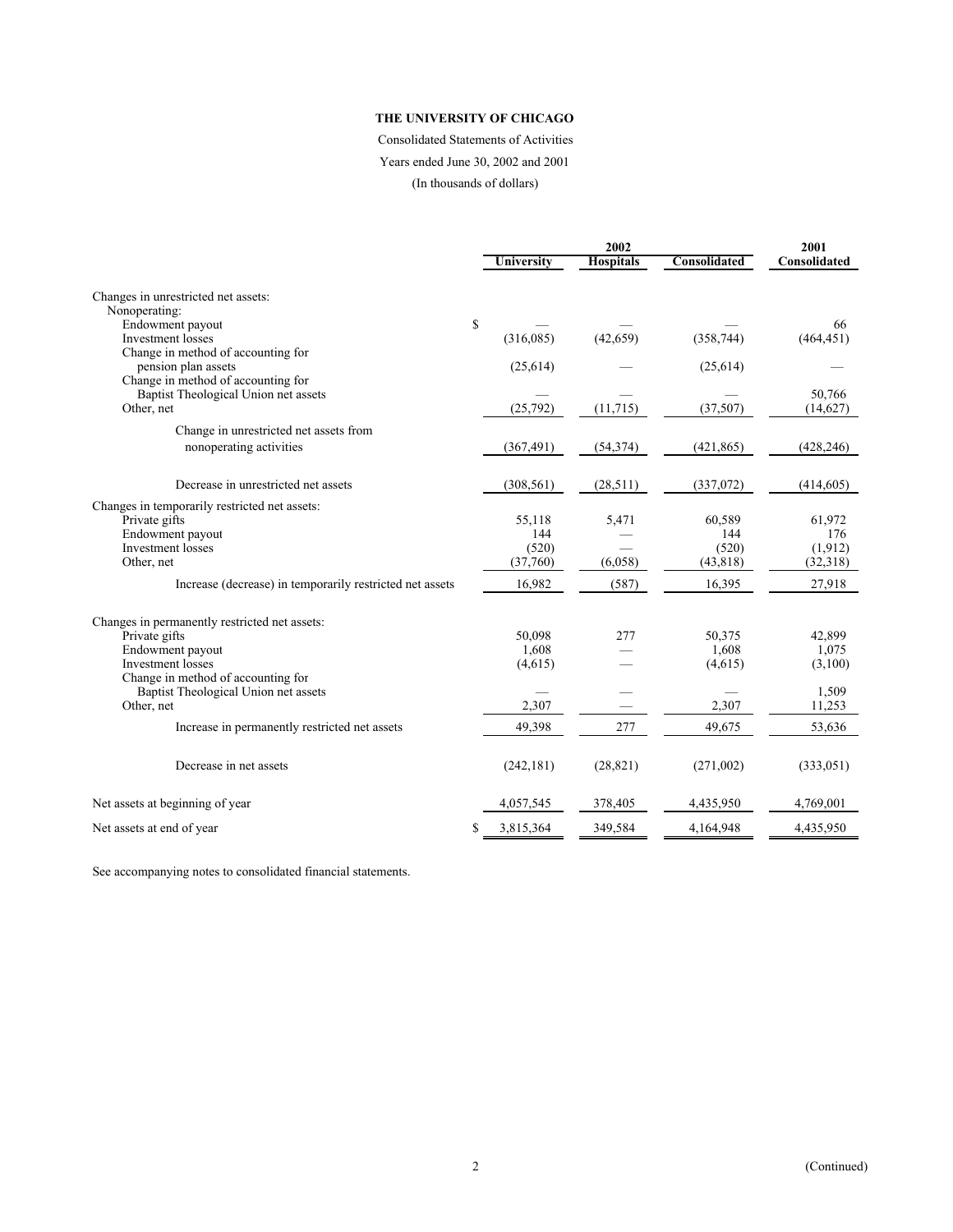Consolidated Balance Sheets June 30, 2002 and 2001

(In thousands of dollars)

|                                             |            | 2001             |                     |              |
|---------------------------------------------|------------|------------------|---------------------|--------------|
| <b>Assets</b>                               | University | <b>Hospitals</b> | <b>Consolidated</b> | Consolidated |
| \$<br>Cash and cash equivalents             |            | 43,237           | 43,237              | 38,512       |
| Notes and accounts receivable               | 218,096    | 123,709          | 341,805             | 275,295      |
| Collateral held for securities loaned       | 476,342    |                  | 476,342             | 566,591      |
| Inventories                                 | 10,016     | 3,909            | 13,925              | 13,034       |
| Prepaid expenses and other assets           | 85,489     | 29,283           | 114,772             | 227,260      |
| Pledges receivable                          | 141,023    | 22,337           | 163,360             | 135,087      |
| Investments                                 | 3,605,852  | 387,428          | 3,993,280           | 4,125,182    |
| Land, buildings, equipment, and books       | 829,204    | 332,271          | 1,161,475           | 1,045,641    |
| Total assets<br>\$                          | 5,366,022  | 942,174          | 6,308,196           | 6,426,602    |
| <b>Liabilities and Net Assets</b>           |            |                  |                     |              |
| Liabilities:                                |            |                  |                     |              |
| \$<br>Accounts payable and accrued expenses | 152,820    | 222,330          | 375,150             | 365,002      |
| Deferred revenue                            | 68,771     |                  | 68,771              | 59,085       |
| Payable under securities loan agreements    | 476,342    |                  | 476,342             | 566,591      |
| Assets held in custody for others           | 24,831     |                  | 24,831              | 26,171       |
| Self-insurance liability                    | 102,712    | 5,979            | 108,691             | 93,723       |
| Notes and bonds payable                     | 686,644    | 364,281          | 1,050,925           | 842,070      |
| Refundable U.S. Government                  |            |                  |                     |              |
| student loan funds                          | 38,538     |                  | 38,538              | 38,010       |
| Total liabilities                           | 1,550,658  | 592,590          | 2,143,248           | 1,990,652    |
| Net assets:                                 |            |                  |                     |              |
| Unrestricted                                | 2,828,170  | 318,382          | 3,146,552           | 3,483,624    |
| Temporarily restricted                      | 276,957    | 26,050           | 303,007             | 286,612      |
| Permanently restricted                      | 710,237    | 5,152            | 715,389             | 665,714      |
| Total net assets                            | 3,815,364  | 349,584          | 4,164,948           | 4,435,950    |
| Total liabilities and net assets<br>\$      | 5,366,022  | 942,174          | 6,308,196           | 6,426,602    |

See accompanying notes to consolidated financial statements.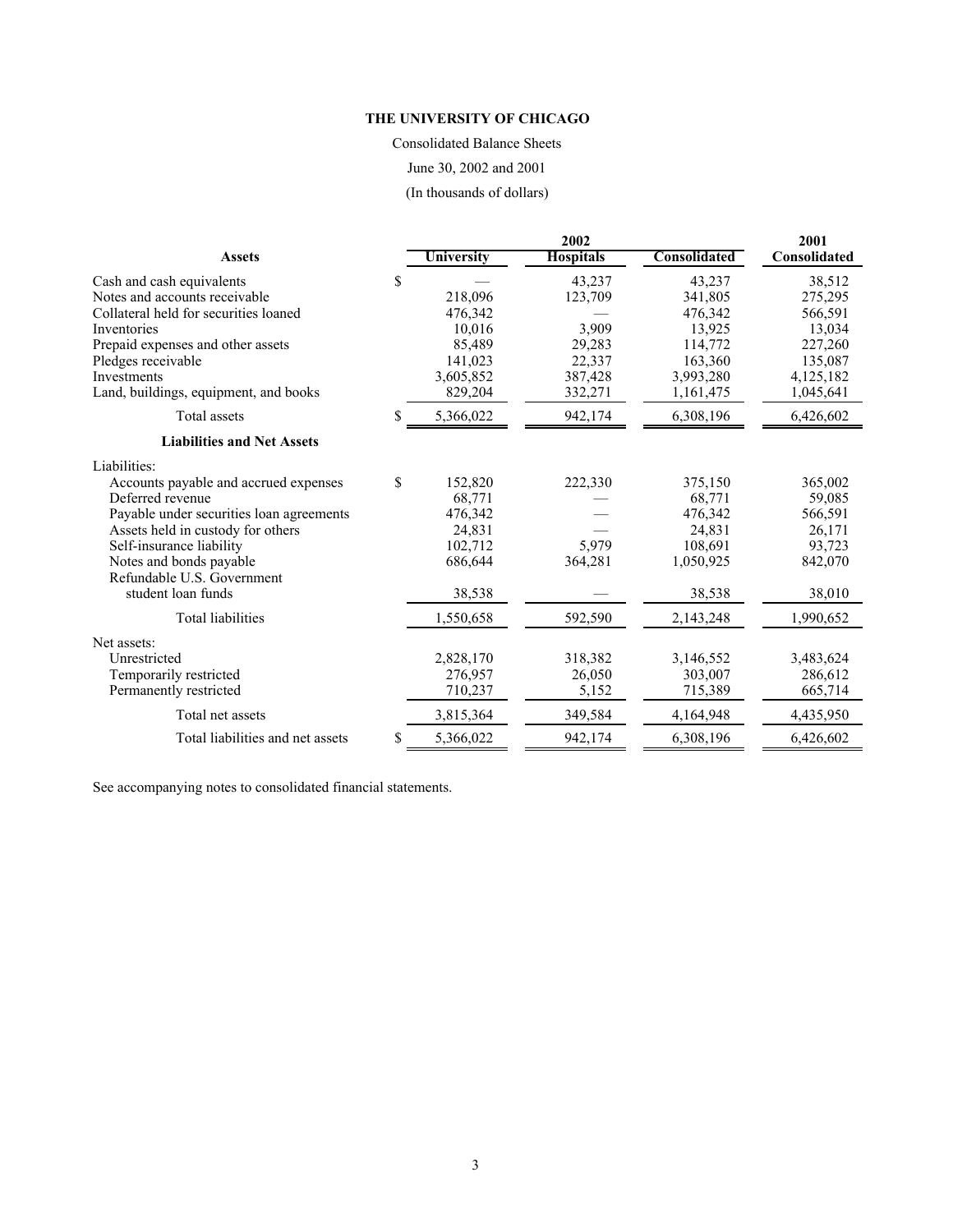#### Consolidated Statements of Cash Flows

Years ended June 30, 2002 and 2001

(In thousands of dollars)

|                                                                                                    |                   | 2001             |                   |                    |
|----------------------------------------------------------------------------------------------------|-------------------|------------------|-------------------|--------------------|
|                                                                                                    | <b>University</b> | <b>Hospitals</b> | Consolidated      | Consolidated       |
| Cash flows from operating activities:<br>Decrease in net assets from continuing operations         | \$<br>(242, 181)  | (3,864)          | (246, 045)        | (325,791)          |
| Adjustments to reconcile decrease in net assets                                                    |                   |                  |                   |                    |
| to net cash provided by operating activities                                                       |                   |                  |                   |                    |
| Depreciation<br>Net loss on investments                                                            | 54,876<br>321,220 | 39.795<br>24,205 | 94.671<br>345,425 | 89,770<br>483,708  |
| Private gifts and grants restricted for                                                            |                   |                  |                   |                    |
| long-term investment                                                                               | (105, 216)        | (5,385)          | (110,601)         | (103, 748)         |
| Other nonoperating changes                                                                         | 59,493            | 14,816           | 74,309            | 42,097             |
| Pension income                                                                                     | (427)             |                  | (427)             | (14,262)           |
| Change in method of accounting for<br>pension plan assets                                          | 25,614            |                  | 25,614            |                    |
| Change in method of accounting for                                                                 |                   |                  |                   |                    |
| Baptist Theological Union net assets                                                               |                   |                  |                   | (52, 275)          |
| Changes in assets and liabilities.                                                                 |                   |                  |                   |                    |
| Notes and accounts receivable                                                                      | (4,327)           | (62, 188)        | (66, 515)         | 45,510             |
| Prepaid expenses and other assets<br>Accounts payable and other liabilities                        | 11,071<br>35,015  | 18,568<br>32,724 | 29,639<br>67,739  | 4,171<br>(21, 856) |
| Self-insurance liability                                                                           | 15,474            | (506)            | 14,968            | (11, 779)          |
| Total adjustments                                                                                  |                   | 62,029           | 474,822           | 461,336            |
|                                                                                                    | 412,793           |                  |                   |                    |
| Net cash provided by operating activities                                                          |                   |                  |                   |                    |
| of continuing operations                                                                           | 170,612           | 58,165           | 228,777           | 135,545            |
| Decrease in net assets from discontinued operations                                                |                   | (24, 957)        | (24, 957)         | (7,260)            |
| Loss on disposal of discontinued hospital                                                          |                   | 26,051           | 26,051            |                    |
| Change in assets and liabilities of discontinued hospital                                          |                   | (56, 242)        | (56, 242)         | 8,696              |
| Net cash from operating activities                                                                 |                   |                  |                   |                    |
| of discontinued hospital                                                                           |                   | (55, 148)        | (55, 148)         | 1,436              |
| Net cash provided by operating activities                                                          | 170,612           | 3,017            | 173,629           | 136,981            |
| Cash flows from investing activities:                                                              |                   |                  |                   |                    |
| Purchase of investments                                                                            | (484, 262)        | (316,798)        | (801,060)         | (825, 651)         |
| Proceeds from sale of investments                                                                  | 336,093           | 251,185          | 587,278           | 791,253            |
| Acquisition of land, buildings, equipment, and books                                               | (184,990)         | (40,930)         | (225, 920)        | (192,200)          |
| Disposal of land, buildings, equipment, and books<br>Increase in investment assets held for others | 2,986             |                  | 2,986             | 8,202<br>19,591    |
| Loans disbursed                                                                                    | (52, 183)         |                  | (52, 183)         | (53,860)           |
| Principal collected on loans                                                                       | 52,188            |                  | 52,188            | 45,796             |
| Proceeds from sale of discontinued operations                                                      |                   | 55,390           | 55,390            | 360                |
| Net cash used in investing activities                                                              | (330, 168)        | (51, 153)        | (381, 321)        | (206, 509)         |
| Cash flows from financing activities:                                                              |                   |                  |                   |                    |
| Proceeds from issuance of notes and bonds payable                                                  | 294,595           | 89,050           | 383,645           | 87,409             |
| Principal payments on notes and bonds payable<br>Proceeds from private gifts and grants restricted | (160, 967)        | (13,896)         | (174, 863)        | (52, 972)          |
| for long-term investment                                                                           | 77,026            | 5,302            | 82,328            | 80,953             |
| Other nonoperating changes                                                                         | (59, 493)         | (19,200)         | (78, 693)         | (38, 482)          |
| Net cash provided by financing activities                                                          | 151,161           | 61,256           | 212,417           | 76,908             |
| Increase (decrease) in cash and cash equivalents                                                   | (8, 395)          | 13,120           | 4,725             | 7,380              |
| Cash and cash equivalents at:                                                                      |                   |                  |                   |                    |
| Beginning of year                                                                                  | 8,395             | 30,117           | 38,512            | 31,132             |
| End of year                                                                                        | \$                | 43,237           | 43,237            | 38,512             |
| Supplemental disclosure of cash flow information -                                                 |                   |                  |                   |                    |
| cash paid for interest                                                                             | \$<br>21,561      | 11,000           | 32,561            | 37,429             |
|                                                                                                    |                   |                  |                   |                    |

See accompanying notes to consolidated financial statements.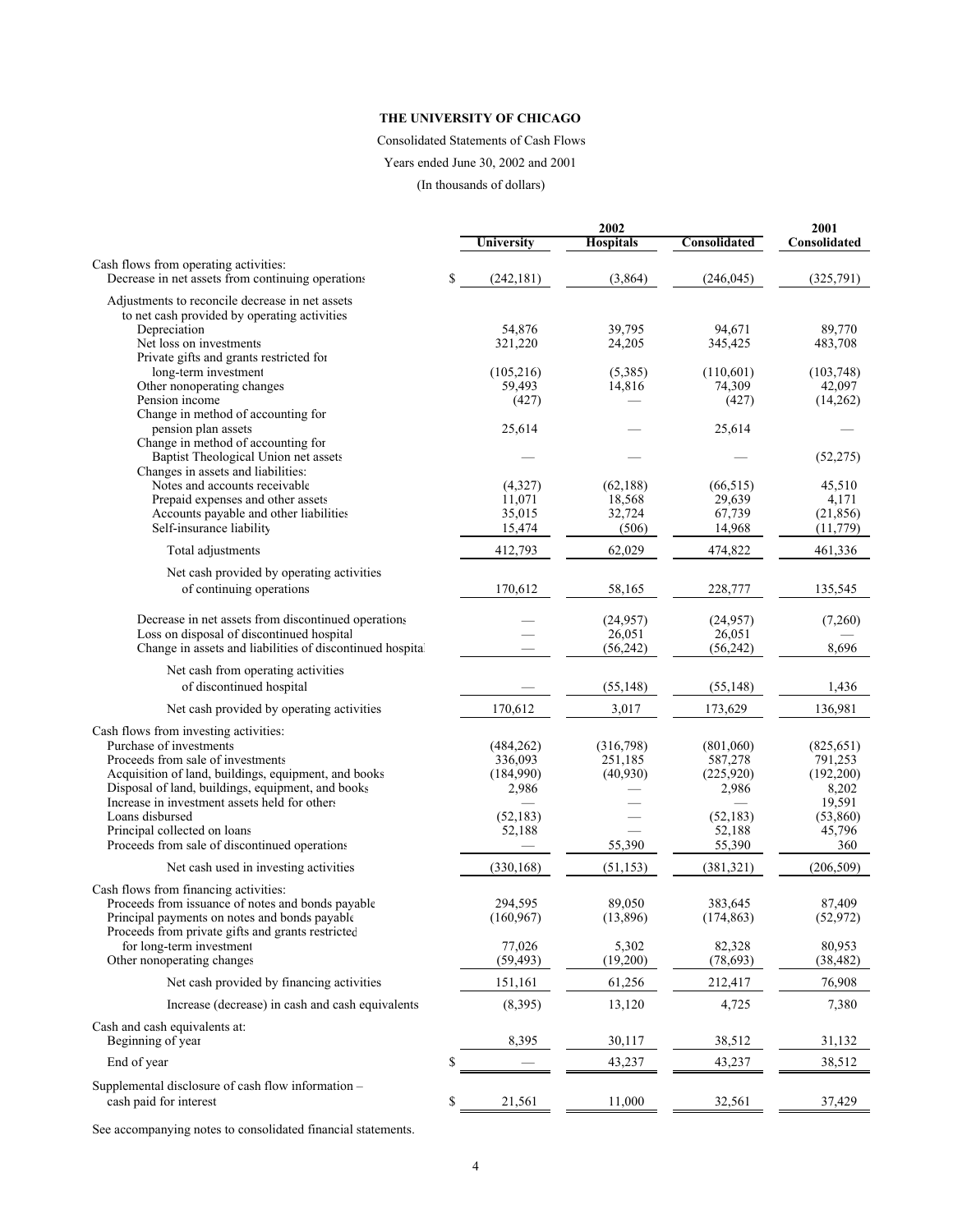Notes to Consolidated Financial Statements June 30, 2002 and 2001 (In thousands of dollars)

### **(1) Summary of Significant Accounting Policies**

### *Description of Business*

The University of Chicago (the University) is a private, nondenominational, coeducational institution of higher learning and research. The University provides education and training services, primarily for students enrolled in undergraduate, graduate, and professional degree programs, and performs research, training, and other services under grants, contracts, and other agreements with sponsoring organizations, including both government agencies and private enterprises. Certain members of the University's faculty also provide professional medical services to patients at The University of Chicago Hospitals (the Hospitals) and other health care facilities located in the area.

Significant accounting policies followed by the University and the Hospitals are set forth below. Accounting policies specific to the Hospitals are discussed in note 2.

### *Basis of Presentation*

The consolidated financial statements of the University have been prepared on the accrual basis and include the accounts of the University and the Hospitals. The organization of the Hospitals and agreements between the University and the Hospitals are discussed in note 2.

The University maintains its accounts in accordance with the principles of fund accounting. Under this method of accounting, resources for various purposes are classified into funds that are in accordance with activities or objectives specified by donors. Separate accounts are maintained for each fund.

For reporting purposes, however, the University follows the reporting requirements of Statement of Financial Accounting Standards No. 117, *Financial Statements of Not-for-Profit Organizations* (SFAS No. 117). SFAS No. 117 requires that resources be classified for reporting purposes based on the existence or absence of donor-imposed restrictions. This is accomplished by classification of fund balances into three classes of net assets – unrestricted, temporarily restricted, and permanently restricted. Descriptions of the three net asset categories and the types of transactions affecting each category follow:

• Unrestricted – net assets that are not subject to donor-imposed restrictions. Items that affect this net asset category principally consist of fees for service and related expenses associated with the core activities of the University – instruction, conduct of sponsored research, and provision of health care services. In addition to these exchange transactions, changes in this category of net assets include realized and unrealized gains and losses on endowment funds and certain types of philanthropic support. Such philanthropic support includes unrestricted gifts, including those designated by the Board to function as endowment and restricted gifts whose donor-imposed restrictions were met during the fiscal year, as well as restricted gifts and grants for buildings and equipment that have been amortized over the useful life of the assets acquired or constructed.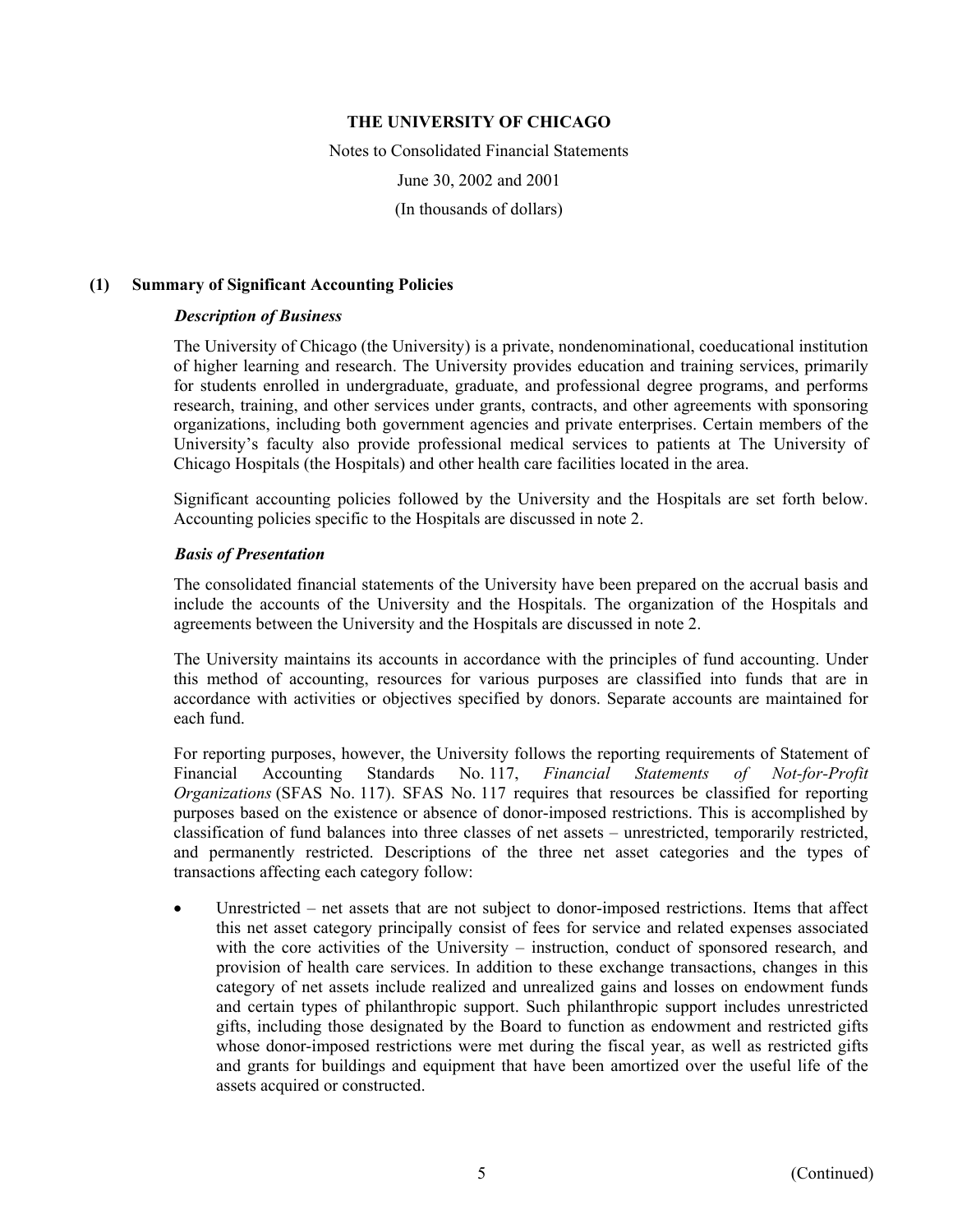Notes to Consolidated Financial Statements June 30, 2002 and 2001 (In thousands of dollars)

- Temporarily Restricted net assets subject to donor-imposed restrictions that will be met either by actions of the University or the passage of time. Items that affect this net asset category are gifts for which donor-imposed restrictions have not been met, gifts and grants for buildings and equipment, annuity and life income gifts, pledges for which the ultimate purpose of the proceeds is not permanently restricted, and endowments where the principal may be expended upon the passage of a stated period of time (term endowments). Expirations of restrictions on temporarily restricted net assets, including amortization of restricted gifts and grants for buildings and equipment, are reported as reclassifications between the net asset classes and included in other.
- Permanently Restricted net assets subject to donor-imposed restrictions to be maintained permanently by the University. Items that affect this net asset category include gifts and pledges wherein donors stipulate that the corpus be held in perpetuity (primarily gifts for endowment and providing loans to students) and only the income be made available for program operations, and annuity and life income gifts for which the ultimate purpose of the proceeds is permanently restricted.

# *Operations*

Operating results in the consolidated statements of activities reflect all transactions increasing or decreasing unrestricted net assets except those items associated with long-term investment and other infrequent gains and losses.

As discussed in note 2, the Hospitals provides certain operating support to the University's Biological Sciences Division. Such support is included in other operating income by the University to the extent expended for noncapital purposes during the period, and amounted to \$18,908 in fiscal 2002 and \$21,969 in fiscal 2001.

# *Gifts, Grants, and Contracts*

Gifts, including unconditional pledges, are recognized in the appropriate category of net assets in the period received. Contributions of assets other than cash are recorded at their estimated fair value at date of gift. Pledges receivable are stated at the estimated net present value, net of an allowance for uncollectible amounts. Conditional promises to give are not recognized until the conditions on which they depend are substantially met.

Revenue from government and private grant and contract agreements is recognized as it is earned through expenditure in accordance with the agreement. Any funding received in advance of expenditure is recorded as deferred revenue on the consolidated balance sheets. Included in deferred revenue at June 30, 2002 and 2001 are \$35,827 and \$33,002, respectively, of private grant and contract receipts which have not been expended.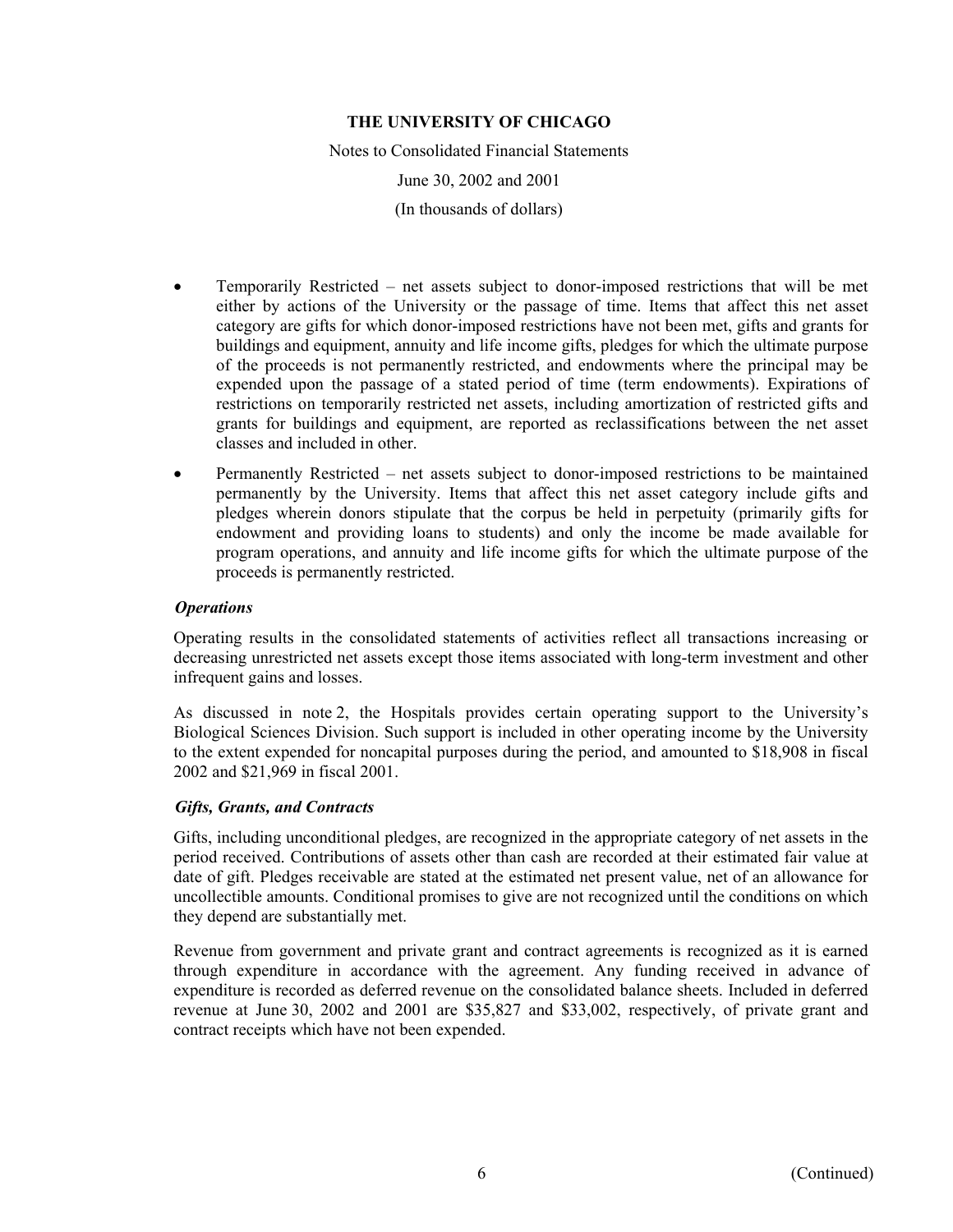Notes to Consolidated Financial Statements

June 30, 2002 and 2001

(In thousands of dollars)

Private gifts, grants, and contracts operating revenue for fiscal years 2002 and 2001 consists of the following:

|                                    |              | 2001             |              |              |
|------------------------------------|--------------|------------------|--------------|--------------|
|                                    | University   | <b>Hospitals</b> | <b>Total</b> | <b>Total</b> |
| Private gifts:                     |              |                  |              |              |
| Unrestricted as to use             | 27,225       | 413              | 27,638       | 14,077       |
| Temporarily restricted gifts whose |              |                  |              |              |
| restrictions were met during the   |              |                  |              |              |
| fiscal year and reported as        |              |                  |              |              |
| unrestricted revenue               | 24,341       |                  | 24,341       | 24,717       |
| Private grants and contracts       | 45,435       |                  | 45,435       | 44,779       |
| Total                              | \$<br>97,001 | 413              | 97,414       | 83,573       |

### *Endowment Payout*

The University utilizes the total return concept in allocating endowment income. In accordance with the University's total return objective, 5% of a twelve quarter moving average of the market value of endowment investments is available each year for expenditure in the form of endowment payout. Change from the prior fiscal year's endowment payout is limited to a reduction of 4% with no limit on increases.

If endowment income received is not sufficient to support the total return objective, the balance is provided from capital gains. If income received is in excess of the objective, the balance is reinvested in the endowment.

Endowment payout for fiscal years 2002 and 2001 consists of the following:

|                                                                                                     |                   | 2001  |              |              |
|-----------------------------------------------------------------------------------------------------|-------------------|-------|--------------|--------------|
|                                                                                                     | <b>University</b> | Total | <b>Total</b> | <b>Total</b> |
| Interest, dividends, and rents<br>Realized investment gains used to<br>support the endowment payout | 64,659            | 2,545 | 67,204       | 76,321       |
| formula                                                                                             | 83,819            | 3,553 | 87,372       | 46,646       |
| Total                                                                                               | 148,478           | 6,098 | 154,576      | 122,967      |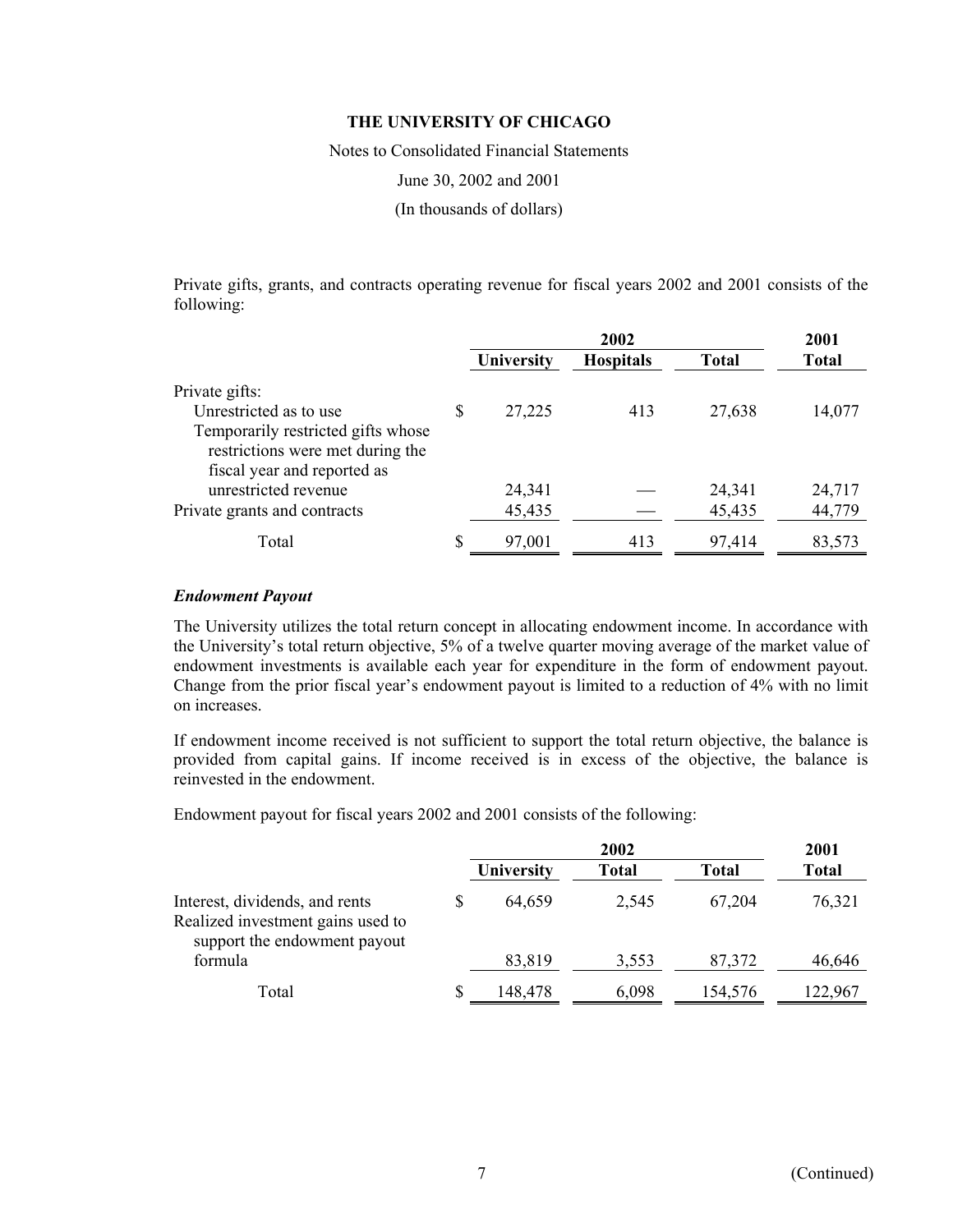Notes to Consolidated Financial Statements

June 30, 2002 and 2001

(In thousands of dollars)

Unrestricted operating endowment payout revenue for fiscal years 2002 and 2001 consists of the following:

|                                                                                                                               |   |            | 2001             |              |              |
|-------------------------------------------------------------------------------------------------------------------------------|---|------------|------------------|--------------|--------------|
|                                                                                                                               |   | University | <b>Hospitals</b> | <b>Total</b> | <b>Total</b> |
| Unrestricted payout<br>Temporarily restricted payout whose<br>restrictions were met during the<br>fiscal year and reported as | S | 42,938     |                  | 42,938       | 34,631       |
| unrestricted revenue                                                                                                          |   | 103,788    | 6,098            | 109,886      | 87,019       |
| Total                                                                                                                         |   | 146,726    | 6,098            | 152,824      | 121,650      |

### *Patient Care*

Net patient service revenue reflects the estimated net realizable amounts due from third-party payors for services rendered. A majority of patient care revenue is derived from contractual agreements with Medicare, Medicaid, Blue Cross/Blue Shield, managed care, and certain other programs. Payments under these agreements and programs are based on specific amounts per case or contracted prices.

### *Cash Equivalents*

Cash equivalents include U.S. Treasury notes, commercial paper, and corporate notes with original maturities of three months or less, except that such instruments purchased with endowment assets or funds on deposit with bond trustees are classified as investments.

### *Inventories*

Inventories are comprised principally of goods and supplies held by the University Press and Hospitals and are valued at the lower of cost or net realizable value.

### *Investments*

Investments are recorded in the consolidated financial statements at fair value. The value of investments in index funds and publicly-traded fixed income and equity securities is based upon quoted market prices and exchange rates, if applicable.

Fair values for certain private equity, real estate, and natural resource investments held through limited partnerships or commingled funds are estimated by the respective investment managers if market values are not readily ascertainable. These valuations necessarily involve estimates, assumptions, and methods which are reviewed by the University's Investment Office.

The University does not engage directly in unhedged speculative investments, however, the Board of Trustees has authorized derivative investments to gain market exposure within asset class ranges, hedge non-dollar investments and currencies, and provide for defensive portfolio strategies. To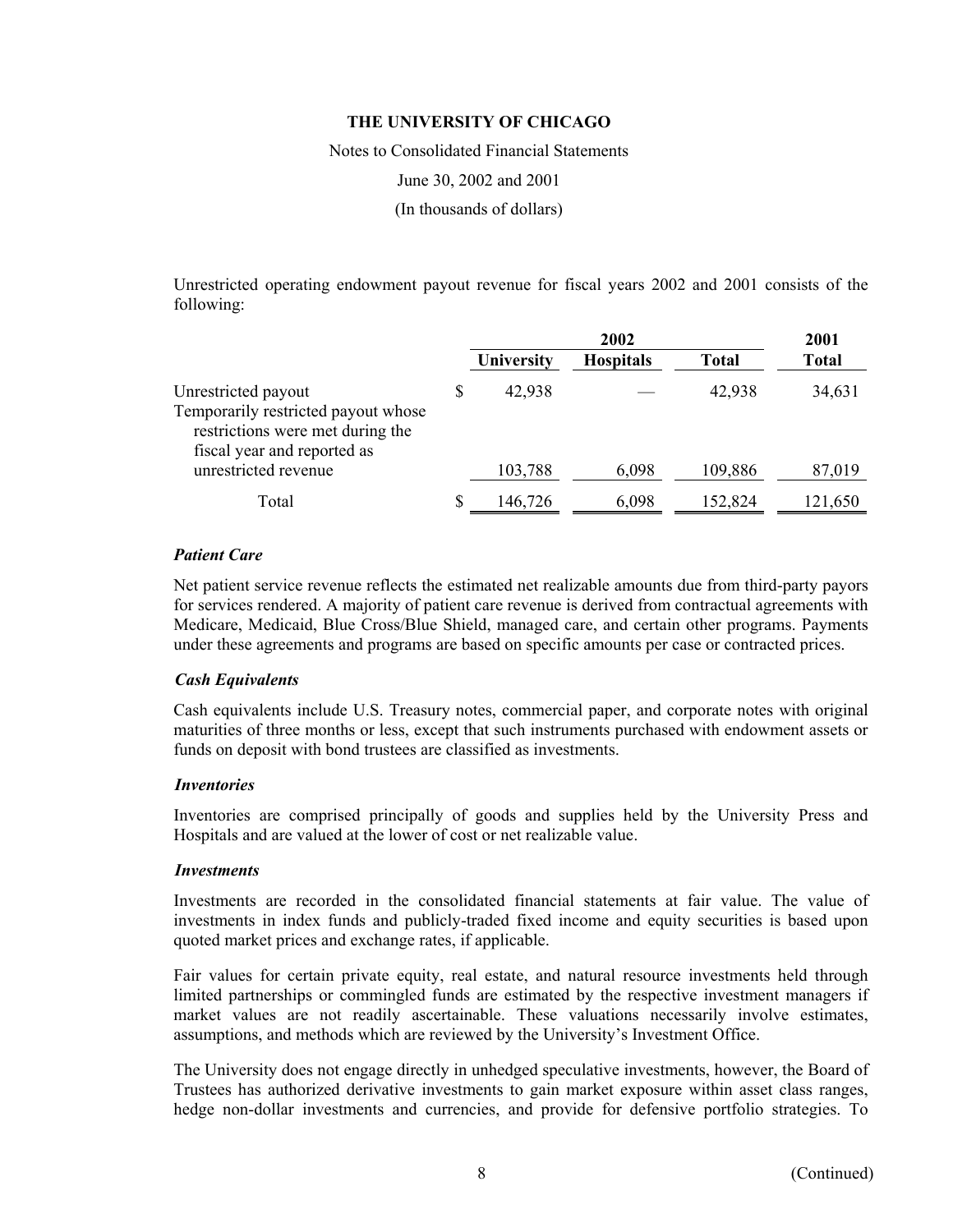Notes to Consolidated Financial Statements June 30, 2002 and 2001 (In thousands of dollars)

minimize the risk of loss, hedge fund investments are diversified by strategy, external manager, and number of positions. In addition, the activities of all hedge fund managers are regularly reviewed by independent outside auditors and the University Investment Office. The risk of any derivative exposure is limited to the amount invested with each manager. Derivative investments are recorded at fair value and valuation gains and losses are included in the consolidated statements of activities.

# *Land, Building, Equipment, and Books*

Land, buildings, equipment, and books are generally stated at cost, less accumulated depreciation. Depreciation is computed on the straight-line method over the estimated useful lives of the assets.

### *Split Interest Agreements*

The University's split interest agreements with donors consist primarily of irrevocable charitable remainder trusts for which the University serves as trustee. Assets held in these trusts are included in investments. Contribution revenue is recognized at the dates the trusts are established after recording liabilities for the present value of the estimated future payments to be made to the donors and/or other beneficiaries. The liabilities are adjusted during the term of the trusts for changes in the value of the assets, accretion of the discount, and other changes in the estimates of future benefits.

# *Use of Estimates*

The preparation of financial statements in accordance with generally accepted accounting principles requires that management make a number of estimates and assumptions related to the reporting of assets and liabilities and the disclosure of contingent assets and liabilities at the balance sheet date, and the reporting of revenue, expenses, gains, and losses during the period. Actual results may differ from those estimates.

### *Accounting Changes*

Beginning in fiscal 2002, the University changed its method of accounting for recognizing gains and losses in the value of pension assets for its defined benefit pension plan. Previously, the University immediately recognized gains and losses on pension assets as they occurred. The University changed its method of accounting to systematically and gradually recognize gains and losses as they occur over subsequent periods. This change in method of accounting reduces the volatility of pension assets for significant changes in valuations. The cumulative effect of this change in method of accounting amounts to \$25,614 and is shown as a nonoperating reduction in unrestricted net assets.

In fiscal 2001, the University adopted Statement of Financial Accounting Standards (SFAS) No. 136, *Transfers of Assets to a Not-for-Profit Organization or Charitable Trust that Raises or Holds Contributions for Others*. SFAS No. 136 establishes standards for transactions in which a donor makes a contribution to a not-for-profit organization that agrees to use the assets or the return on those assets for the benefit of another organization specified by the donor. In this regard, the cumulative effect of this change in method of accounting was to transfer to the University \$52,275 of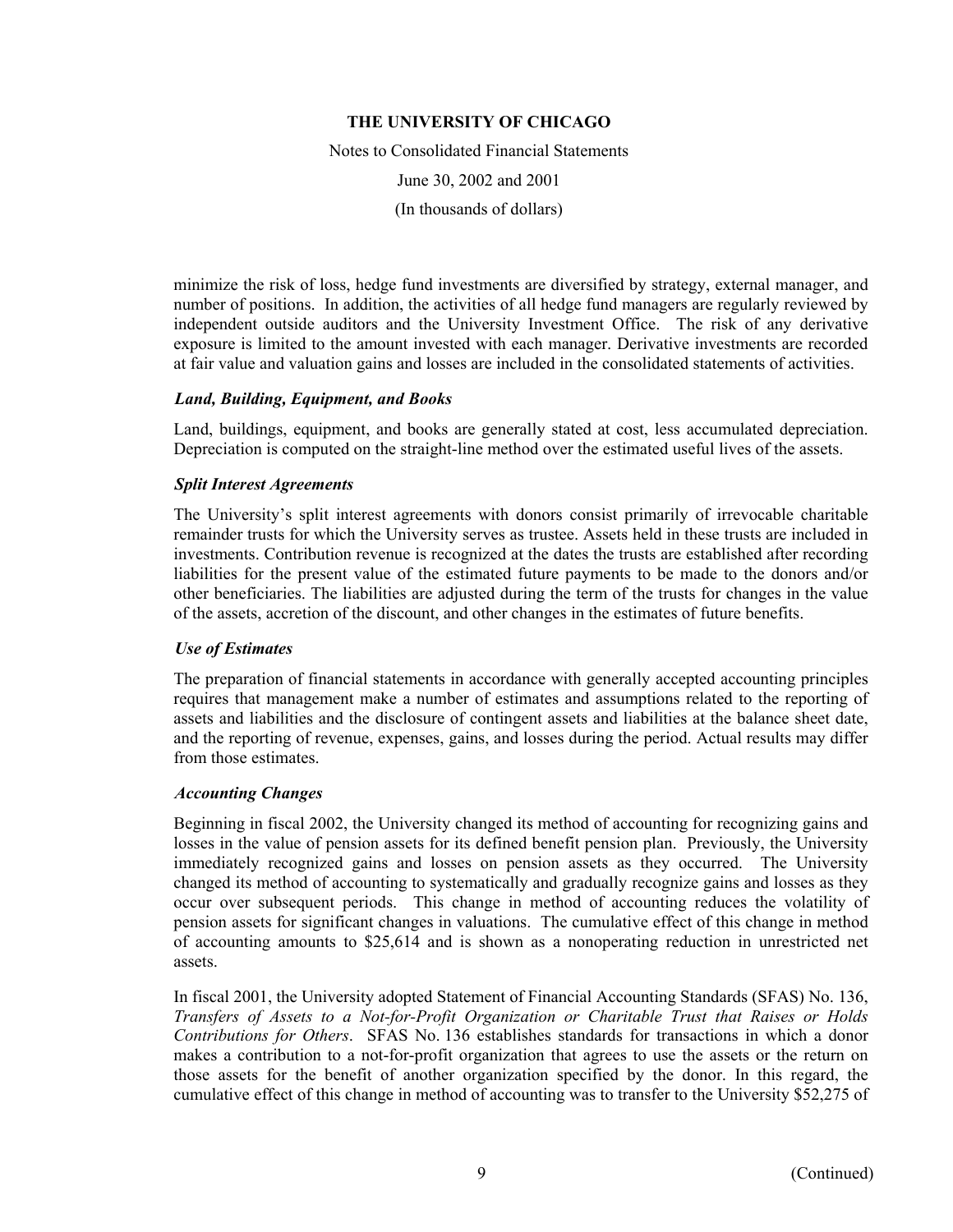Notes to Consolidated Financial Statements June 30, 2002 and 2001 (In thousands of dollars)

net assets held by the Baptist Theological Union, a not-for-profit organization that distributes its earnings on endowment assets to the University's Divinity School, effective July 1, 2000.

### *Reclassifications*

Certain 2001 amounts have been reclassified to conform to the 2002 presentation.

### **(2) The University of Chicago Hospitals**

### *Organization*

The University of Chicago Hospitals was incorporated and assumed the operations of the University hospitals and clinics on October 1, 1986. The University of Chicago Hospitals also includes QV, Inc., an affiliated not-for-profit health care corporation consisting of a home health agency and several clinics; and until June 2002, Louis A. Weiss Memorial Hospital (Weiss), a community hospital in Chicago, Illinois. The University elects the Hospitals' board of trustees. Accordingly, the Hospitals' financial information is included in the consolidated financial statements.

On June 6, 2002, Weiss sold substantially all of its assets at a loss. The loss on the sale (\$26,051) and the fiscal 2002 and 2001 operating losses associated with Weiss (\$34,479 and \$6,327, respectively) are shown as an operating change in unrestricted net assets in the consolidated statements of activities.

### *Agreements with the University*

The relationship between the University and the Hospitals is defined in the Affiliation Agreement and the Operating Agreement, both dated October 1, 1986. The Affiliation Agreement specifies University and Hospitals responsibilities for the provision of patient care, teaching, and research at the hospitals and clinics. The Operating Agreement provides for the management and operation by the Hospitals of the University's hospital and clinic facilities. On June 30, 1987, the University and the Hospitals entered into a lease agreement. Under the agreement, the Hospitals acquired a 40-year leasehold interest in the University's health care facilities.

### *Basis of Presentation*

The Hospitals maintains its accounts and prepares stand-alone financial statements in conformity with accounting and reporting principles of the American Institute of Certified Public Accountants *Audit and Accounting Guide Health Care Organizations*. For purposes of presentation of the Hospitals' financial position and changes in net assets in the consolidated financial statements, several reclassifications have been made as follows: (1) the provision for uncollectible Hospitals' patient accounts receivable of \$55,420 in fiscal year 2002 and \$65,029 in fiscal year 2001 has been reclassified as a reduction of patient care revenue and (2) realized investment gains (losses) of (\$33,897) in fiscal year 2002 and \$17,593 in fiscal year 2001 not used for operations have been reclassified as a nonoperating change in unrestricted net assets.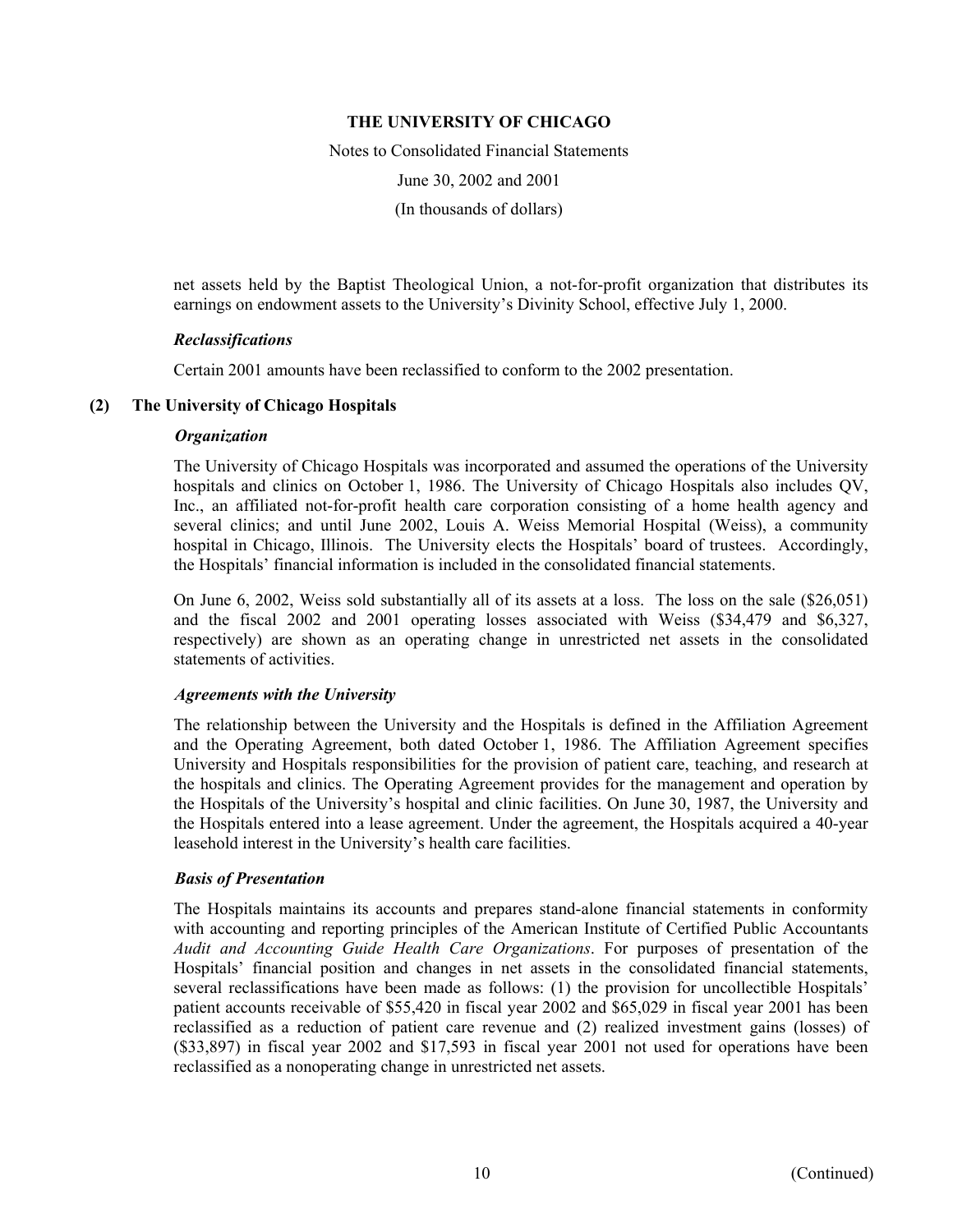Notes to Consolidated Financial Statements

June 30, 2002 and 2001

(In thousands of dollars)

The Hospitals recognizes changes in accounting estimates for the collectibility of accounts receivable, including the effects of changes in billing systems and processes, as more experience is acquired. During 2002, adjustments to these estimates related to prior years increased operating revenue by \$36,300.

The Hospitals have made certain commitments to support the enhancement and expansion of several programs within the University's Biological Sciences Division. During fiscal 2002 and fiscal 2001, the Hospitals transferred \$15,000 to the University in support of these programs.

### **(3) Investments**

Fair values of investments at June 30, 2002 and 2001 are shown below:

|                               | University<br>and<br><b>Hospitals</b> | All others |                  |           | 2001         |
|-------------------------------|---------------------------------------|------------|------------------|-----------|--------------|
|                               | <b>Endowment</b>                      | University | <b>Hospitals</b> | Total     | <b>Total</b> |
| Cash equivalents              | \$<br>70,254                          | 2,082      | 14,788           | 87,124    | 69,273       |
| Domestic public equities      | 559,701                               | 44,211     | 80,703           | 684,615   | 1,134,066    |
| International public equities | 525,972                               | 14,979     | 549              | 541,500   | 891,052      |
| Private equity                | 563,674                               | 3,110      | 17,270           | 584,054   | 390,738      |
| Real assets                   | 244,800                               | 8,329      | 21,464           | 274,593   | 206,688      |
| Absolute return               | 503,032                               | 2,775      |                  | 505,807   | 332,852      |
| High yield bonds              | 227,862                               | 5,616      |                  | 233,478   | 217,228      |
| Fixed income                  | 529,335                               | 161,855    | 48,595           | 739,785   | 687,892      |
| Funds held in trust           |                                       |            |                  |           |              |
| (primarily cash)              |                                       |            |                  |           |              |
| equivalents and bonds)        | 15,318                                | 251,269    | 75,737           | 342,324   | 195,393      |
| Total                         | \$<br>3,239,948                       | 494,226    | 259,106          | 3,993,280 | 4,125,182    |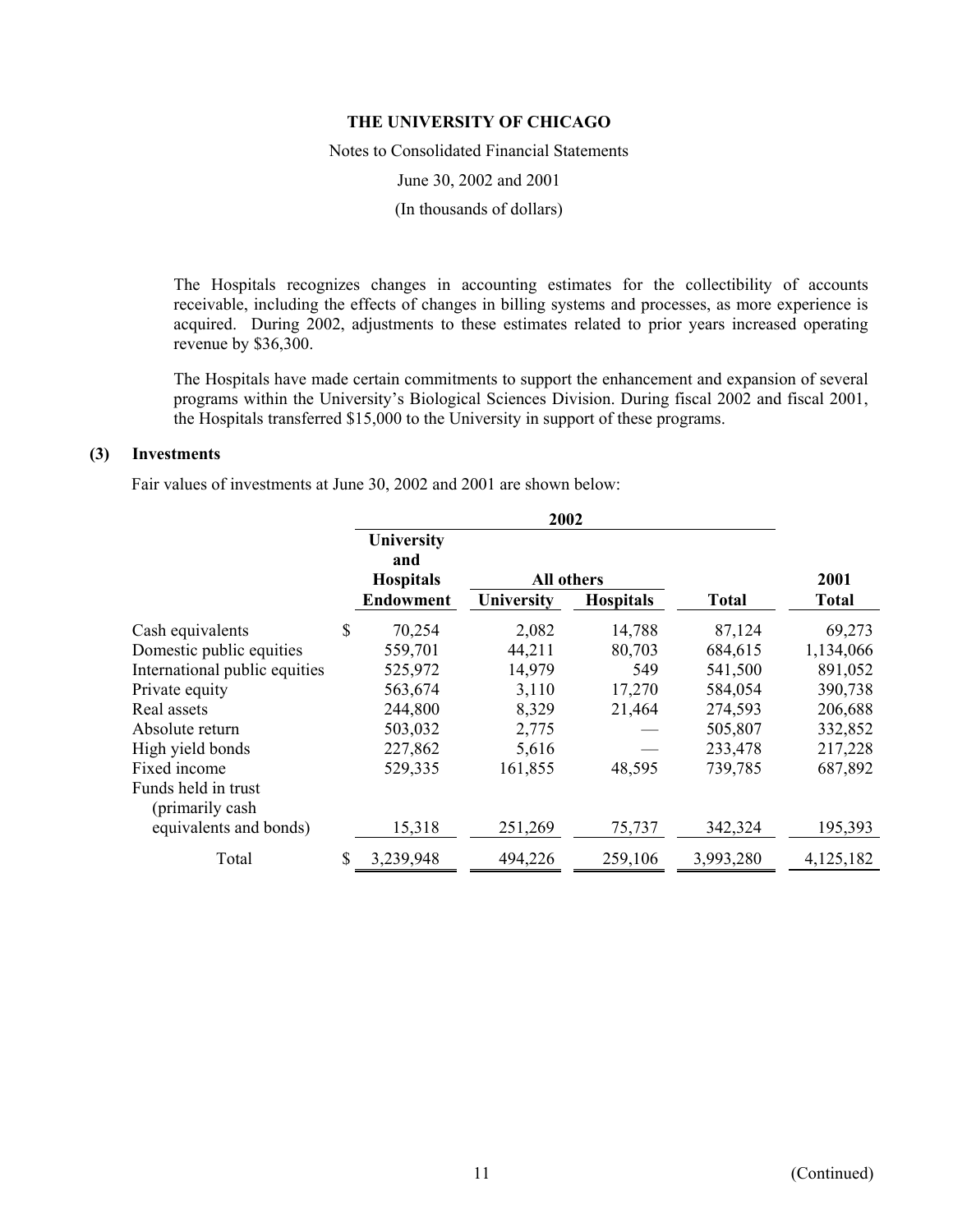Notes to Consolidated Financial Statements

June 30, 2002 and 2001

(In thousands of dollars)

Changes in the fair value of endowment investments were as follows for the fiscal years ended June 30, 2002 and 2001:

|                   | 2001                                       |                                          |                                             |
|-------------------|--------------------------------------------|------------------------------------------|---------------------------------------------|
| <b>University</b> | <b>Hospitals</b>                           | Consolidated                             | Consolidated                                |
|                   |                                            |                                          |                                             |
| \$<br>64,659      | 2,545                                      | 67,204                                   | 76,321                                      |
| (134,068)         | (5, 845)                                   | (139, 913)                               | 304,966                                     |
|                   |                                            |                                          | (708, 282)                                  |
|                   |                                            |                                          | (326,995)                                   |
| (148, 478)        | (6,098)                                    | (154, 576)                               | (122, 967)                                  |
| (315, 282)        | (13,696)                                   | (328, 978)                               | (449, 962)                                  |
|                   |                                            |                                          |                                             |
| 40,786            | 476                                        | 41,262                                   | 45,415                                      |
| 26,084            |                                            | 26,084                                   | 14,260                                      |
|                   |                                            |                                          | 52,275                                      |
|                   |                                            |                                          | 2,852                                       |
|                   |                                            |                                          | 114,802                                     |
|                   |                                            |                                          |                                             |
| (238, 586)        | (13, 195)                                  | (251,781)                                | (335,160)                                   |
| 3,350,212         | 141,517                                    | 3,491,729                                | 3,826,889                                   |
| \$<br>3,111,626   | 128,322                                    | 3,239,948                                | 3,491,729                                   |
|                   | (97, 395)<br>(166, 804)<br>9,826<br>76,696 | 2002<br>(4,298)<br>(7, 598)<br>25<br>501 | (101, 693)<br>(174, 402)<br>9,851<br>77,197 |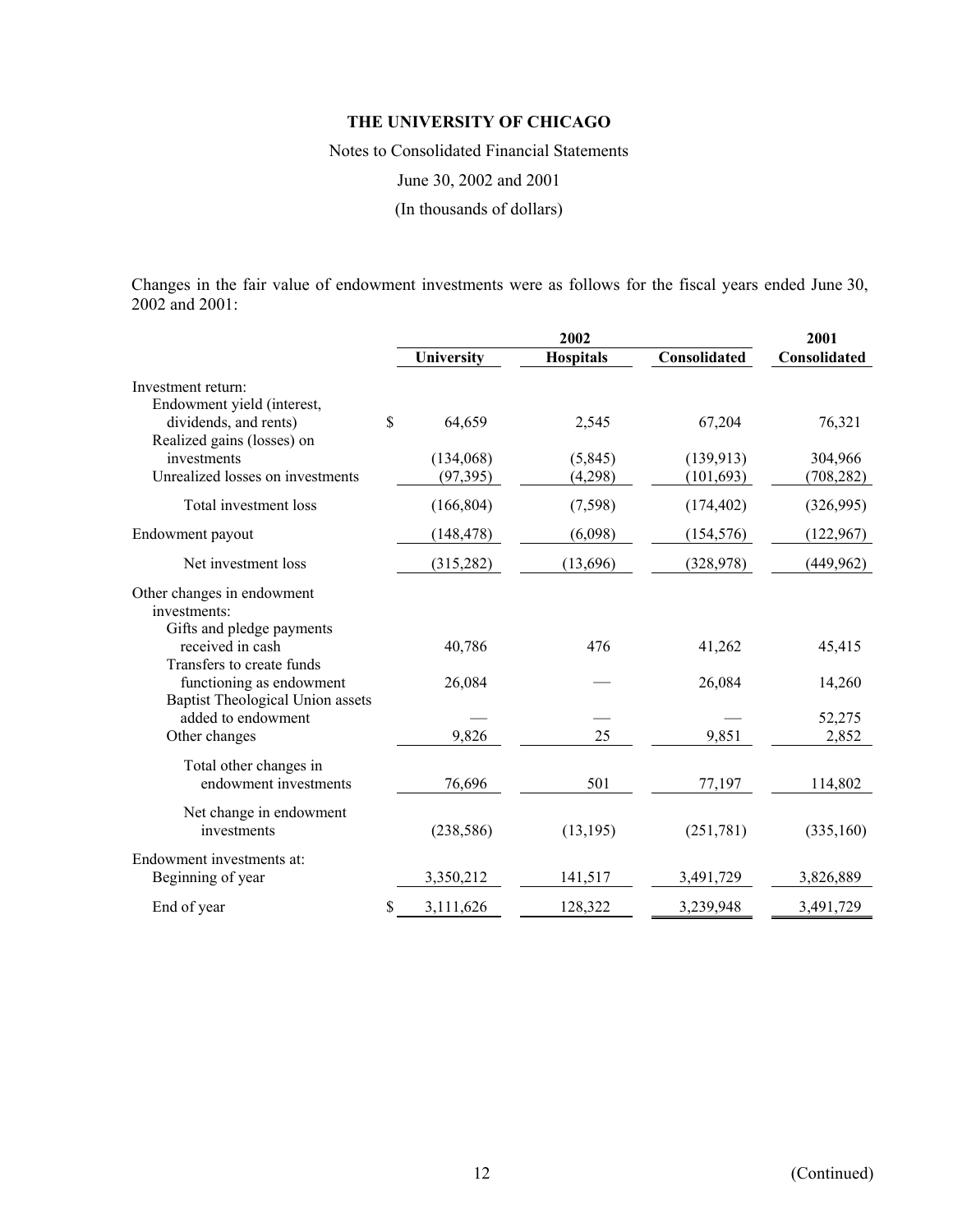Notes to Consolidated Financial Statements June 30, 2002 and 2001 (In thousands of dollars)

### **(4) Notes and Accounts Receivable**

Components of notes and accounts receivable at June 30, 2002 and 2001 are shown below:

|                                                            | 2002              |                  | 2001       |                  |
|------------------------------------------------------------|-------------------|------------------|------------|------------------|
|                                                            | <b>University</b> | <b>Hospitals</b> | University | <b>Hospitals</b> |
| Patients                                                   | \$<br>91,134      | 186,847          | 92,922     | 128,861          |
| Students:                                                  |                   |                  |            |                  |
| Loans                                                      | 124,804           |                  | 123,456    |                  |
| Tuition and fees                                           | 3,502             |                  | 3,090      |                  |
| U.S. Government                                            | 17,952            |                  | 19,985     |                  |
| All other                                                  | 57,888            |                  | 48,955     |                  |
| Subtotal                                                   | 295,280           | 186,847          | 288,408    | 128,861          |
| Less allowance for doubtful<br>accounts (primarily patient |                   |                  |            |                  |
| receivables)                                               | (77, 184)         | (63, 138)        | (74, 634)  | (67, 340)        |
| Total                                                      | \$<br>218,096     | 123,709          | 213,774    | 61,521           |

### **(5) Land, Buildings, Equipment, and Books**

Components of land, buildings, equipment, and books at June 30, 2002 and 2001 are shown below:

|                               | 2002          |                  | 2001       |                  |
|-------------------------------|---------------|------------------|------------|------------------|
|                               | University    | <b>Hospitals</b> | University | <b>Hospitals</b> |
| Land                          | \$<br>27,922  | 21,905           | 26,325     | 25,389           |
| <b>Buildings</b>              | 832,264       | 375,039          | 696,230    | 378,976          |
| Equipment                     | 254,468       | 213,864          | 233,487    | 217,975          |
| <b>Books</b>                  | 155,424       |                  | 143,579    |                  |
| Construction in-progress      | 156,184       | 31,313           | 167,867    | 14,386           |
| Subtotal                      | 1,426,262     | 642,121          | 1,267,488  | 636,726          |
| Less accumulated depreciation | (597, 058)    | (309, 850)       | (565, 412) | (293, 161)       |
| Total                         | \$<br>829,204 | 332,271          | 702,076    | 343,565          |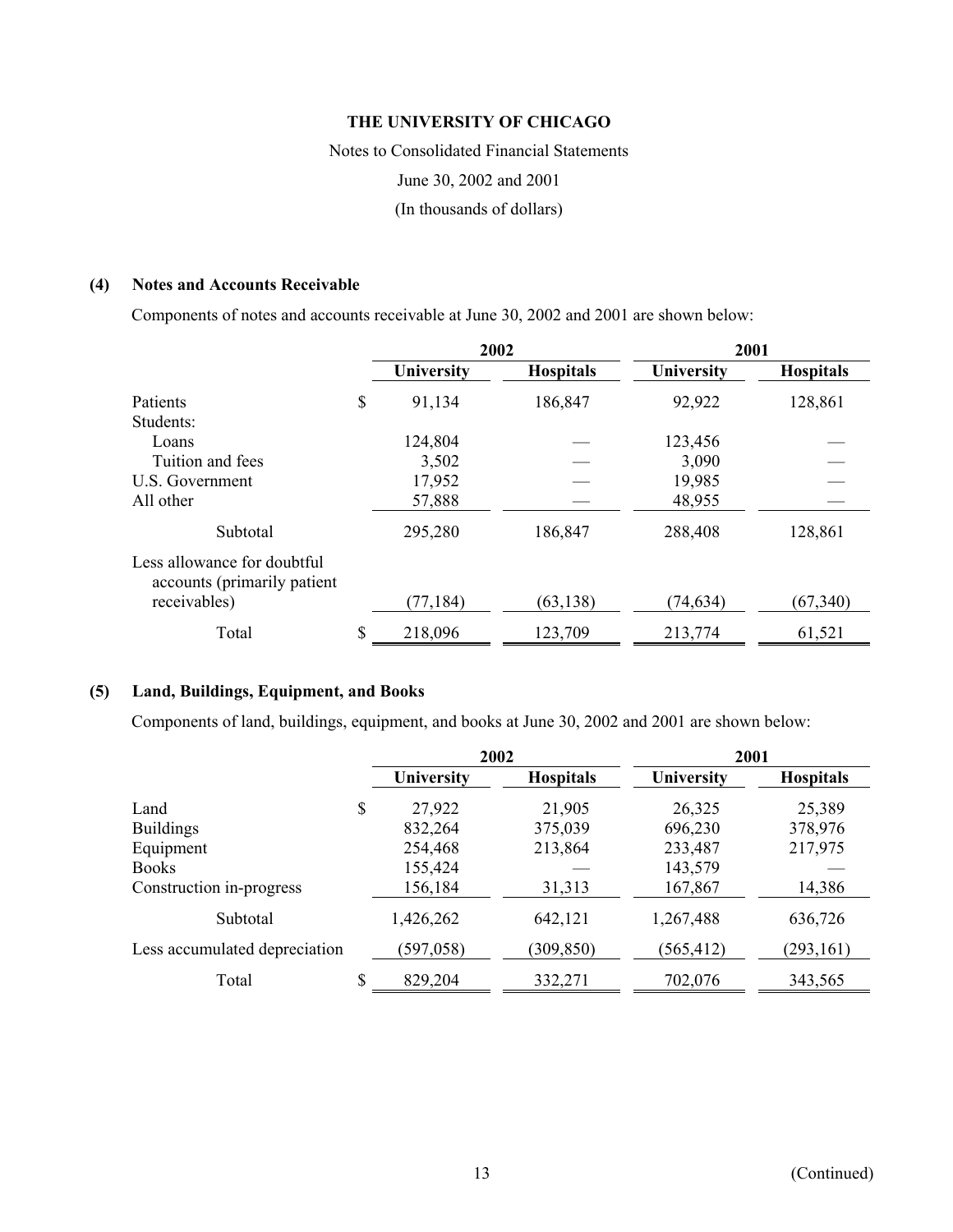Notes to Consolidated Financial Statements

June 30, 2002 and 2001

(In thousands of dollars)

# **(6) Notes and Bonds Payable**

Notes and bonds payable at June 30, 2002 and 2001 are shown below:

|                                                   | <b>Fiscal year</b><br>maturity | <b>Interest</b><br>rate  | 2002            | 2001    |
|---------------------------------------------------|--------------------------------|--------------------------|-----------------|---------|
| University:                                       |                                |                          |                 |         |
| Fixed rate:                                       |                                |                          |                 |         |
| Illinois Educational Facilities Authority (IEFA): |                                |                          |                 |         |
| Series 1993                                       | 2014                           | 5.3%-6.0%                | \$<br>4,490     | 4,740   |
| Series 1993B                                      | 2025                           | 5.5%-5.7%                | 36,975          | 36,975  |
| Series 1993C                                      | 2008                           | $4.6\% - 5.0\%$          | 10.700          | 12,200  |
| Series 1998A                                      | 2039                           | $5.0\% - 5.3\%$          | 125,000         | 125,000 |
| Series 2001A                                      | 2042                           | 5.3%                     | 75,000          |         |
| Illinois Health Facilities Authority              |                                |                          |                 |         |
| $(IIIFA)$ – Series 1985                           | 2021                           | 5.5%                     | 62,080          | 62,200  |
| U.S. Government housing bonds                     | 2003                           | 3.5%-3.6%                | 24              | 169     |
| Unamortized discount                              |                                |                          | (6, 288)        | (3,325) |
| Total fixed rate                                  |                                |                          | 307,981         | 237,959 |
| Variable rate:                                    |                                |                          |                 |         |
| Illinois Student Assistance Commission            | 2003                           | 3.9%                     | 81,974          | 80,207  |
| IEFA:                                             |                                |                          |                 |         |
| Series 1985 NORC                                  | 2007                           | 1.3%                     | 254             | 315     |
| Pooled financing program                          | 2011                           | 1.4%                     | 8,625           | 8,625   |
| Series 1998B                                      | 2026                           | 4.4%                     | 90,510          | 90,510  |
| Series 2000 commercial paper                      |                                | $\overline{\phantom{0}}$ |                 | 100,000 |
| Series 2001B-1                                    | 2037                           | 2.7%                     | 60,000          |         |
| Series 2001B-2                                    | 2037                           | 4.0%                     | 40,000          |         |
| Series 2001B-3                                    | 2037                           | 2.1%                     | 75,000          |         |
| Bank line of credit (\$65,000 available)          | 2003                           | 4.1%                     | 22,300          | 35,400  |
|                                                   |                                |                          |                 |         |
| Total variable rate                               |                                |                          | 378,663         | 315,057 |
| <b>Total University</b>                           |                                |                          | 686,644         | 553,016 |
| Hospitals:                                        |                                |                          |                 |         |
| Fixed rate:                                       |                                |                          |                 |         |
| IHFA:                                             |                                |                          |                 |         |
| Series 1993A                                      | 2009                           | $4.5\% - 5.5\%$          | 34,225          | 38,290  |
| Series 1993B                                      | 2015                           | 5.8%                     | 41,000          | 41,000  |
| Series 2001 Serial bond                           | 2024                           | 5.1%                     | 36,725          |         |
| Series 2001 Term bond                             | 2032                           | 5.0%                     | 28,100          |         |
| Series 2001 Term bond                             | 2037                           | 5.1%                     | 24,065          |         |
| Unamortized discount                              |                                |                          | (1,232)         | (224)   |
| Total fixed rate                                  |                                |                          | 162,883         | 79,066  |
| Variable rate:                                    |                                |                          |                 |         |
| IHFA:                                             |                                |                          |                 |         |
| Series 1994C                                      | 2027                           | 1.8%                     | 55,400          | 55,400  |
| Series 1998                                       | 2027                           | 4.5%                     | 116,900         | 117,800 |
| IEFA pooled financing program                     | 2029                           | 1.5%                     | 27,866          | 27,866  |
| Bank and other notes                              | 2003                           | $\overline{\phantom{0}}$ | 1.232           | 8,922   |
| Total variable rate                               |                                |                          | 201,398         | 209,988 |
| <b>Total Hospitals</b>                            |                                |                          | 364,281         | 289,054 |
| Total notes and bonds payable                     |                                |                          | \$<br>1,050,925 | 842,070 |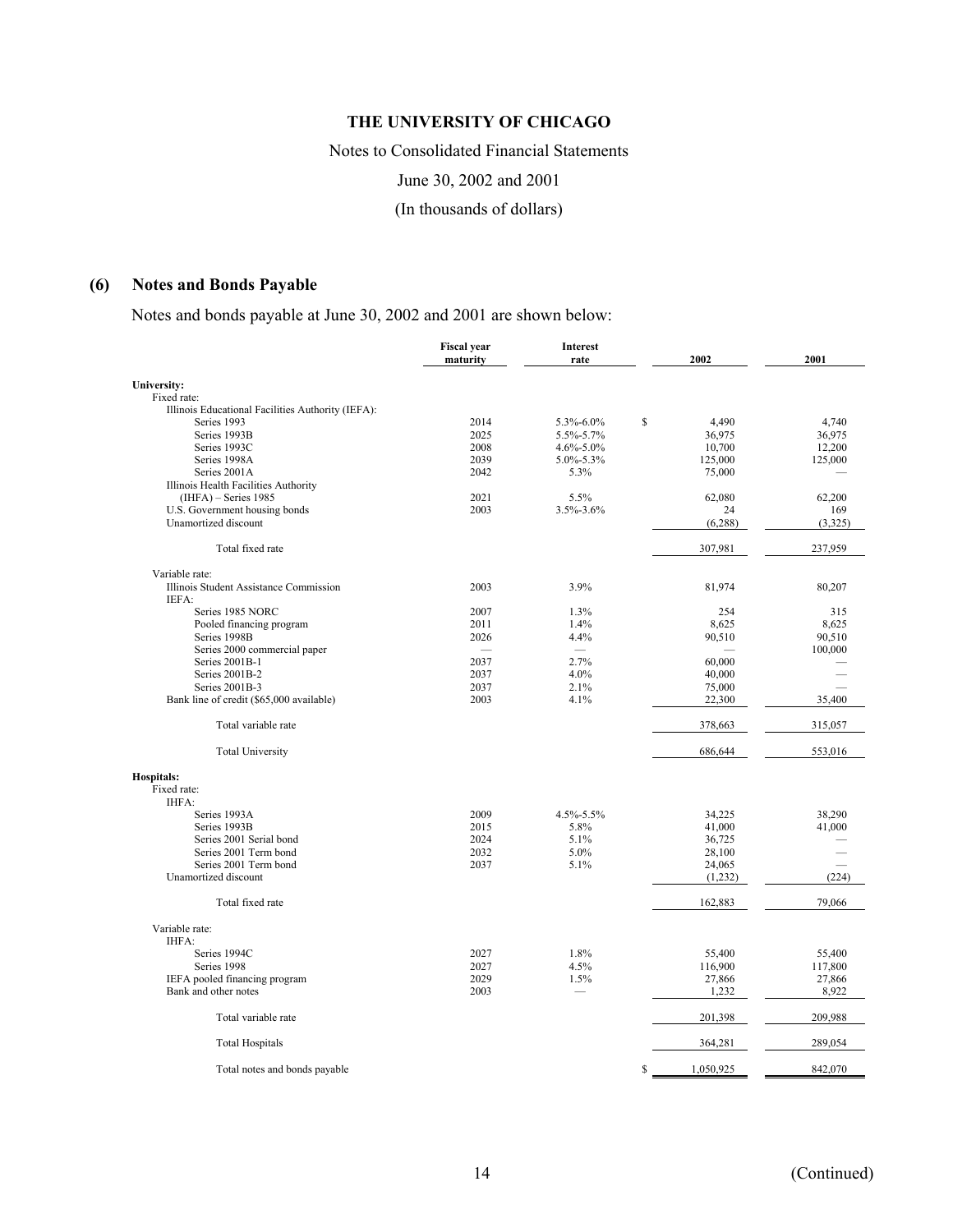Notes to Consolidated Financial Statements

June 30, 2002 and 2001

(In thousands of dollars)

As of June 30, 2002 and 2001, the total principal amount of indebtedness considered to be legally extinguished and, therefore, excluded from notes and bonds payable was \$93,340 and \$94,170, respectively for the University, and \$106,160 and \$106,525, respectively for the Hospitals.

Principal payments required for University notes and bonds in each of the five years ending June 30, 2003 through 2007 are approximately \$2,061; \$2,487; \$2,162; \$2,187; and \$9,241, respectively.

Principal payments required in each of the five years ending June 30, 2003 through 2007 for the Hospitals' notes and bonds are approximately \$6,167; \$5,475; \$5,480; \$7,170; and \$7,280, respectively.

The carrying value of long-term debt does not differ materially from its estimated fair value as of June 30, 2002 and 2001, based on quoted market prices for the same or similar issues.

### **(7) Collateral for Notes and Bonds Payable**

The University notes and bonds payable are secured by certain physical properties with a carrying value of approximately \$2,679 as of June 30, 2002. In addition, at June 30, 2002, the University had approximately \$8,661 of assets held by trustees for debt service.

Each of the Hospital's IHFA bond series is collateralized and subject to certain restrictions. The Hospitals Series 1993, 1994, and 1998 bonds are guaranteed by a municipal bond insurance policy.

Payment on the University and Hospitals IEFA Pooled Financing Program bonds is guaranteed by a bank letter of credit.

### **(8) Securities Loaned**

The University has an agreement with its investment custodian to lend University securities to brokers in exchange for a fee. Among other provisions that limit the University's risk, the security lending agreement specifies that the custodian is responsible for the lending of securities and obtaining adequate collateral from the borrower. Collateral is limited to cash, government securities, and irrevocable letters of credit. At June 30, 2002 and 2001, investment securities with an aggregate market value of \$707,926 and \$698,640, respectively, were loaned to various brokers and are returnable on demand. In exchange, the University received cash collateral of \$476,342 and \$566,591 and noncash collateral of \$251,084, and \$153,042 at June 30, 2002 and 2001, respectively. In accordance with SFAS No. 140, the cash collateral is shown as both an asset and liability of the University.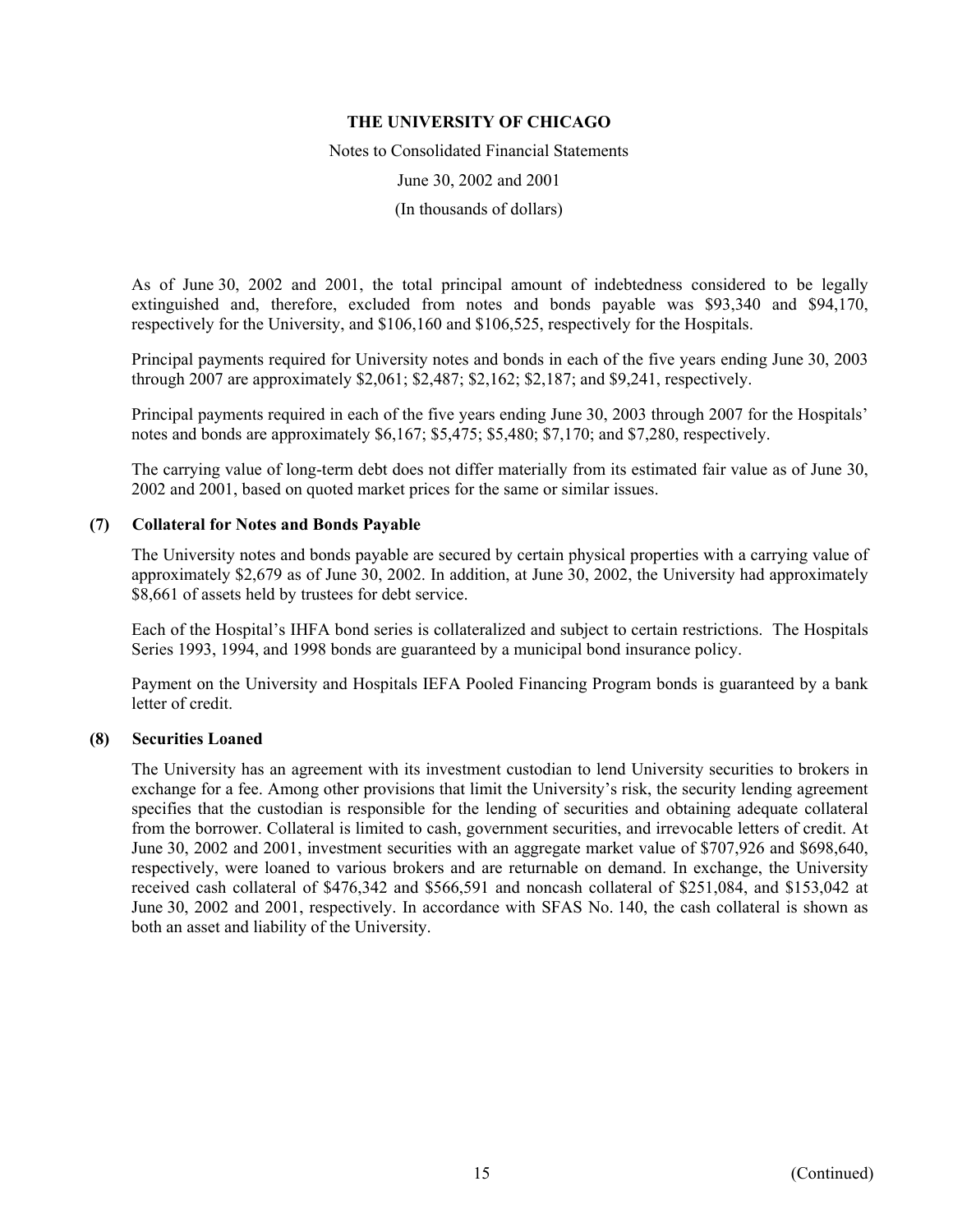Notes to Consolidated Financial Statements June 30, 2002 and 2001 (In thousands of dollars)

### **(9) Pledges**

Pledges receivable at June 30, 2002 and 2001 are shown below:

|                                                        | 2002         |                  | 2001       |                  |
|--------------------------------------------------------|--------------|------------------|------------|------------------|
|                                                        | University   | <b>Hospitals</b> | University | <b>Hospitals</b> |
| Unconditional promises<br>expected to be collected in: |              |                  |            |                  |
| Less than one year                                     | \$<br>45,846 | 6,777            | 36,877     | 4,344            |
| One year to five years                                 | 115,395      | 17,960           | 96,928     | 17,121           |
| More than five years                                   | 16,919       |                  | 1,691      | 4,089            |
|                                                        | 178,160      | 24,737           | 135,496    | 25,554           |
| Less unamortized discount<br>and allowance for         |              |                  |            |                  |
| uncollectible pledges                                  | (37, 137)    | (2,400)          | (22, 663)  | (3,300)          |
| Total                                                  | 141,023      | 22,337           | 112,833    | 22,254           |

### **(10) Self-insurance Liability**

The University maintains a self-insurance program for medical malpractice liability. This program is supplemented with commercial excess insurance above the University's self-insurance retention, which, for the year ended June 30, 2002, was \$8,000 per claim and \$18,000 in annual aggregate. The self insurance retention for the year ended June 30, 2001 was \$4,000 per claim and \$20,000 in annual aggregate. The Hospitals are included under this insurance program and are charged for their portion of self-insurance costs. The University and Hospitals also maintain a self-insurance program for workers' compensation and certain other liability claims.

Under the medical malpractice self-insurance program, the University makes annual contributions to a related trust fund at an actuarially determined rate that is intended to provide adequate funding of the self-insurance liability over a period of years. Actual settlements of medical malpractice claims may be more or less than the liability estimated by the University.

The medical malpractice self-insurance liability is the estimated present value of self-insured claims that will be settled in the future, and considers anticipated payout patterns as well as interest to be earned on available assets prior to payment. If the present value method was not used, the liability for medical malpractice self-insurance claims would be approximately \$26,000 higher than the amount recorded in the consolidated financial statements at June 30, 2002. The interest rate assumed in determining the present value was 7.6%.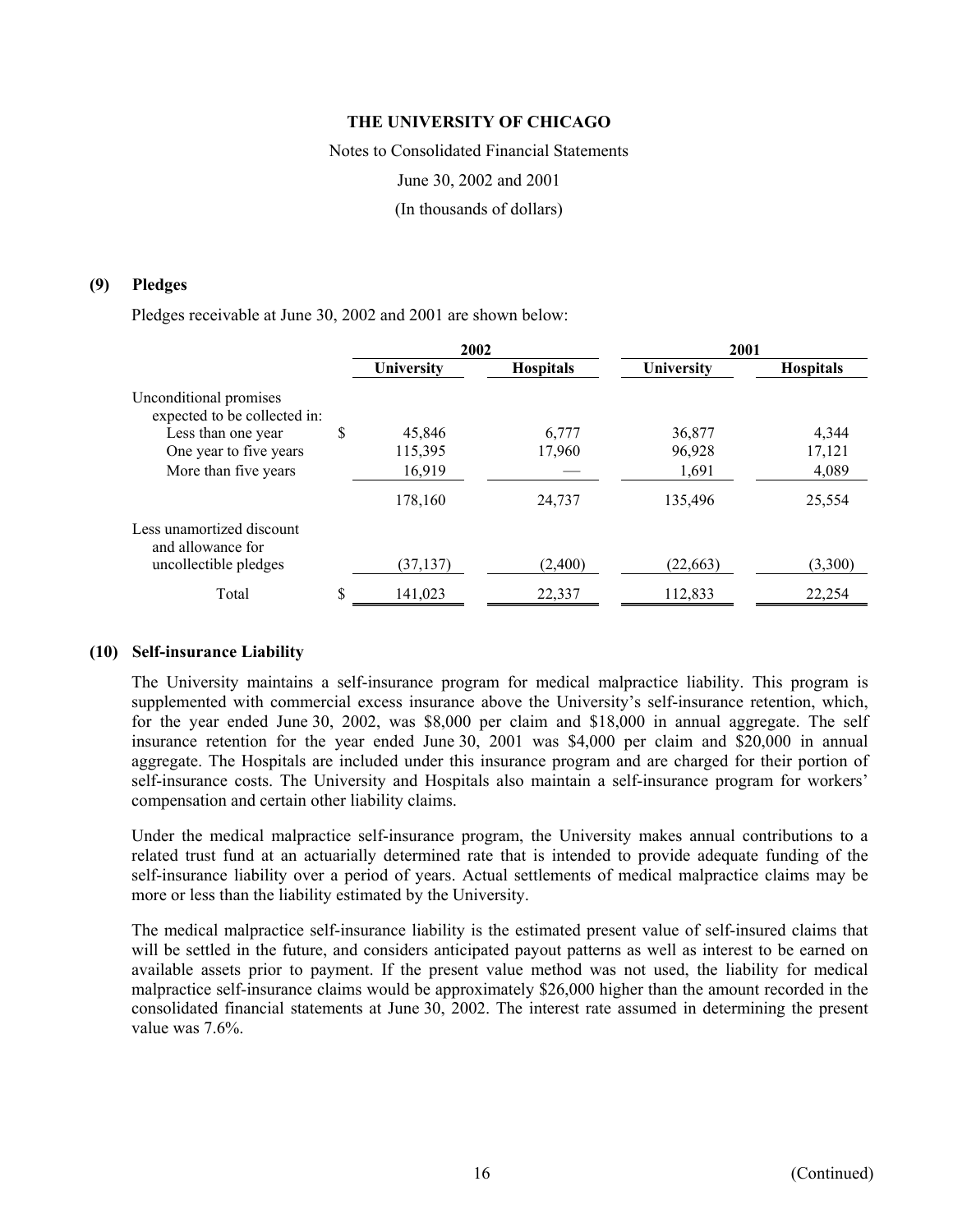Notes to Consolidated Financial Statements

June 30, 2002 and 2001

(In thousands of dollars)

The estimated liability for incurred malpractice, workers' compensation, and other claims (filed and unfiled) as of June 30, 2002 and 2001 is presented below:

|                       | 2002       |                  | 2001              |                  |  |
|-----------------------|------------|------------------|-------------------|------------------|--|
|                       | University | <b>Hospitals</b> | <b>University</b> | <b>Hospitals</b> |  |
| Medical malpractice   | 97,792     |                  | 81,651            |                  |  |
| Workers' compensation | 3,100      | 5,979            | 3,100             | 6,485            |  |
| Other                 | 1,820      |                  | 2,487             |                  |  |
| Total                 | 102,712    | 5,979            | 87,238            | 6,485            |  |

### **(11) Pension Plans and Other Postretirement Benefits**

Substantially all personnel of the University participate in either the defined contribution pension plan for academic staff or the defined benefit and contribution pension plans for nonacademic personnel. The majority of Hospitals employees participate in the University's pension plan for nonacademic employees.

In addition to providing pension benefits, the University provides certain health care benefits for retired employees. All Medicare eligible tenured faculty who elect to participate in the University Faculty Retirement Incentive Program receive supplemental health insurance at no cost for themselves and their spouses. All other academic and nonacademic employees are entitled to supplemental health insurance coverage subject to deductibles, copayment provisions, and other limitations.

The postretirement benefit obligation, fair value of plan assets, and funded status along with the prepaid (accrued) benefit cost for these plans are shown below:

|                                                                                            |    | <b>Defined Benefit</b><br><b>Pension Plan</b> |                    | <b>Postretirement</b><br><b>Health Care Benefits</b> |                  |
|--------------------------------------------------------------------------------------------|----|-----------------------------------------------|--------------------|------------------------------------------------------|------------------|
|                                                                                            |    | 2002                                          | 2001               | 2002                                                 | 2001             |
| Benefit obligation at March 31<br>Fair value of plan assets at March 31                    | S  | 248,882<br>313,178                            | 241,775<br>330,110 | 56,206<br>17,756                                     | 45,033<br>17,807 |
| Excess (deficiency) of plan assets over<br>benefit obligation                              |    | 64,296                                        | 88,335             | (38, 450)                                            | (27, 226)        |
| Prepaid (accrued) benefit cost recognized in<br>the consolidated balance sheets at June 30 | \$ | 64,983                                        | 90,170             | (17, 673)                                            | (18, 876)        |

Plan assets for the defined benefit pension plan are managed through the Teachers Insurance and Annuity Association and College Equities Fund and consist primarily of equity securities and fixed income obligations.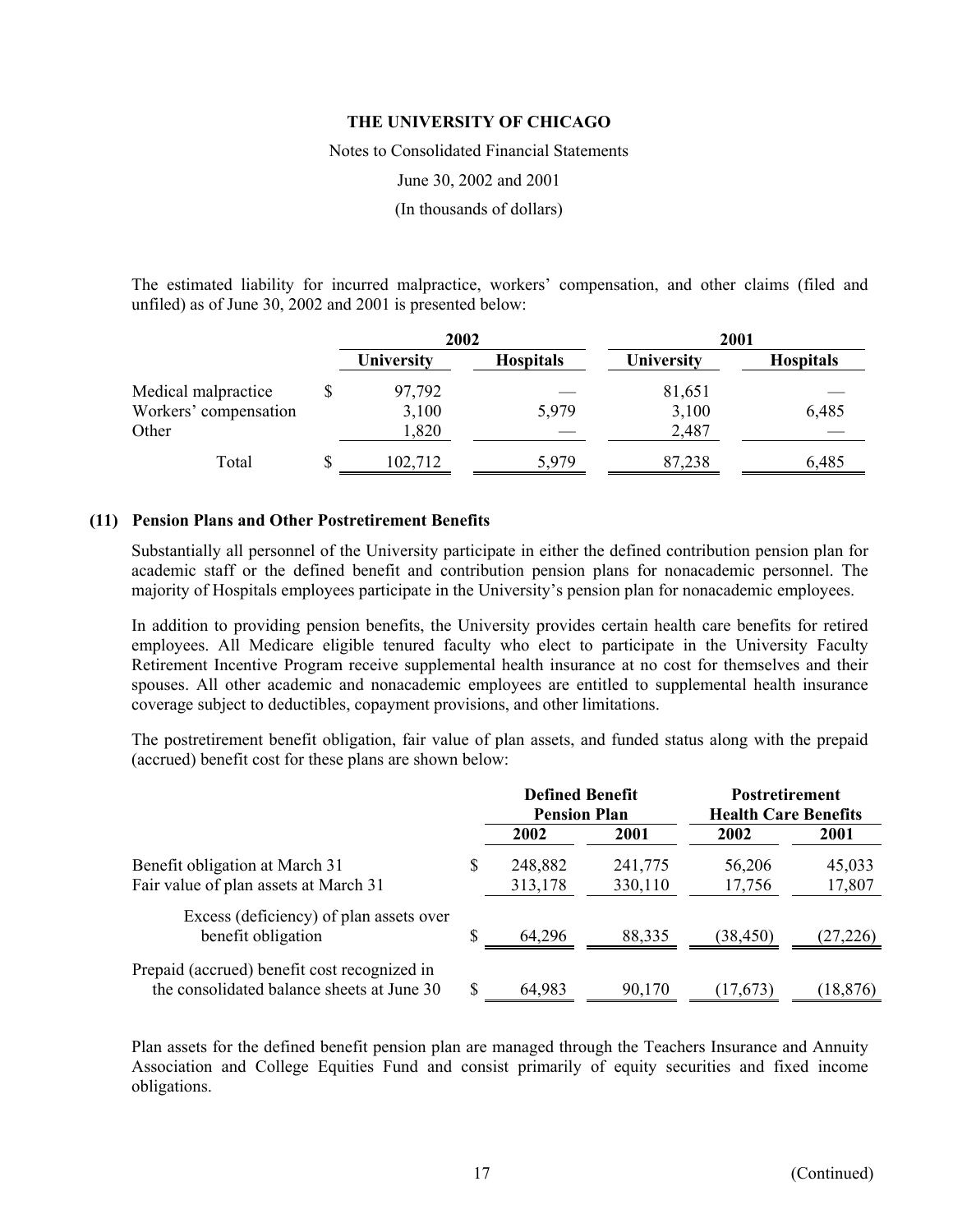Notes to Consolidated Financial Statements

June 30, 2002 and 2001

(In thousands of dollars)

The weighted average assumptions used in the accounting for the pension and postretirement plans are shown below as of March 31:

|                                | <b>Defined Benefit</b><br><b>Pension Plan</b> |      | Post retirement<br><b>Health Care</b><br><b>Benefits</b> |             |  |
|--------------------------------|-----------------------------------------------|------|----------------------------------------------------------|-------------|--|
|                                | 2002                                          | 2001 | 2002                                                     | 2001        |  |
| Discount rate                  | $7.5\%$                                       | 7.5% | 7.5%                                                     | 7.5%        |  |
| Expected return on plan assets | 8.5                                           | 8.5  | 6.0                                                      | 6.0         |  |
| Rate of compensation increase  | 4.0                                           | 4.5  |                                                          |             |  |
| Health care cost trend rates:  |                                               |      |                                                          |             |  |
| Next two fiscal years          |                                               |      | $7.5 - 10.0$                                             | 5.0         |  |
| Next seven fiscal years        |                                               |      | $4.0 - 8.0$                                              | $4.0 - 5.0$ |  |
| Thereafter                     |                                               |      | 4.0                                                      | 4.0         |  |

The net periodic benefit cost (income), employer contribution, participant contributions, and benefits paid for these plans are shown below for the fiscal years ended June 30:

|                                                                                   | <b>Pension Plan</b> | <b>Defined Benefit</b> | <b>Post retirement</b><br><b>Health Care</b><br><b>Benefits</b> |       |  |
|-----------------------------------------------------------------------------------|---------------------|------------------------|-----------------------------------------------------------------|-------|--|
|                                                                                   | 2002                | 2001                   | 2002                                                            | 2001  |  |
| Benefit cost (income) included in the<br>consolidated statements of activities \$ | (427)               | (14,262)               | 3,564                                                           | 3,463 |  |
| <b>Employer contributions</b>                                                     |                     |                        | 3,648                                                           | 2,395 |  |
| Plan participants' contributions                                                  |                     |                        | 1,716                                                           | 1,725 |  |
| Benefits paid                                                                     | 21,400              | 20,229                 | 5,374                                                           | 4,120 |  |

Defined contribution pension plan costs included in the consolidated statements of activities amounted to \$21,372 in fiscal 2002 and \$20,317 in fiscal 2001.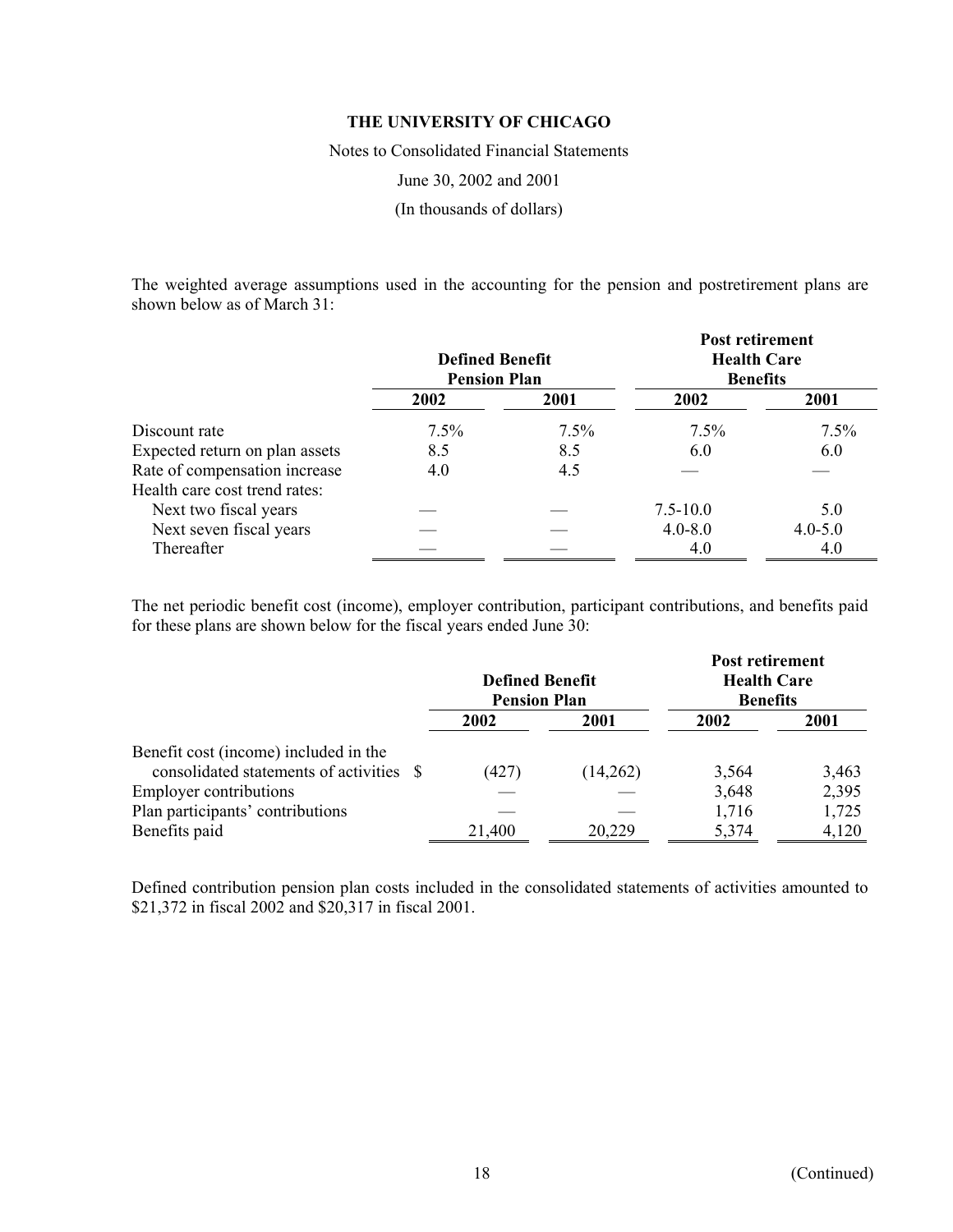Notes to Consolidated Financial Statements

June 30, 2002 and 2001

(In thousands of dollars)

#### **(12) Functional Classification of Expenses**

Expenses by functional classification for the years ended June 30, 2002 and 2001 are shown below:

|                                             | 2002            | 2001      |
|---------------------------------------------|-----------------|-----------|
| University:                                 |                 |           |
| Academic and research:                      |                 |           |
| Instruction                                 | \$<br>484,072   | 473,925   |
| Research                                    | 160,939         | 131,078   |
| Auxiliary enterprises                       | 115,667         | 104,446   |
| Library                                     | 16,346          | 15,299    |
| <b>Student services</b>                     | 29,584          | 25,662    |
| Operation and maintenance of physical plant | 68,353          | 67,330    |
| Depreciation                                | 50,036          | 47,315    |
| Interest on notes and bonds                 | 21,961          | 22,136    |
| Total academic and research                 | 946,958         | 887,191   |
| Administration:                             |                 |           |
| Institutional support                       | 72,757          | 60,381    |
| Operation and maintenance of physical plant | 3,126           | 2,260     |
| Depreciation                                | 4,840           | 3,275     |
| Interest on notes and bonds                 | 1,556           | 823       |
| Total administration                        | 82,279          | 66,739    |
| <b>Total University</b>                     | 1,029,237       | 953,930   |
| Hospitals:                                  |                 |           |
| Hospital services                           | 574,633         | 549,031   |
| Total                                       | \$<br>1,603,870 | 1,502,961 |

The University's primary program services are instruction and research. Expenses reported as auxiliary enterprises, library, and student services are incurred in support of these primary program activities.

### **(13) Affiliated Organizations**

The University has an ongoing relationship with the National Opinion Research Center (NORC), a notfor-profit organization that conducts research in the public interest primarily for various federal agencies. The majority of NORC's board of trustees are faculty members or officers of the University. Program related revenue for the years ended December 31, 2001 and 2000 was \$45,539 and \$46,136, respectively. Unrestricted net assets at December 31, 2001 and 2000 were \$3,387 and \$5,195, respectively. In addition, the University has guaranteed \$8,000 of NORC's debt. Consolidation of this not-for-profit organization is not required because the University does not have both control and an economic interest.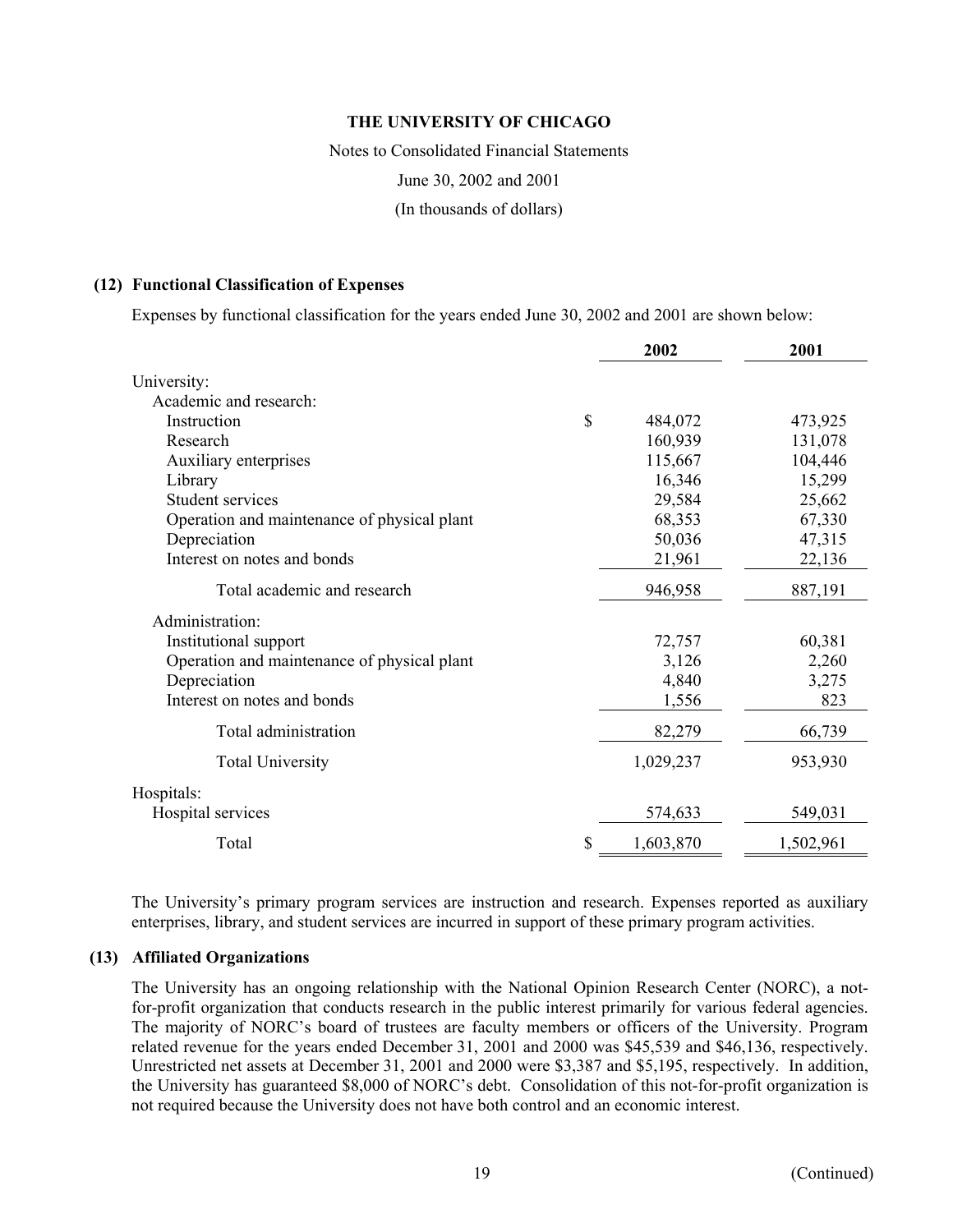Notes to Consolidated Financial Statements June 30, 2002 and 2001 (In thousands of dollars)

The University operates Argonne National Laboratory under a contract with the U.S. Department of Energy, which provides for the payment of a fixed management allowance and an additional fee based on performance judged against established measures. The expenditures under this contract and the related reimbursements of \$507,695 in fiscal year 2002 and \$511,197 in fiscal year 2001 are not included in the consolidated statements of activities. Also, net assets relating to Argonne National Laboratory are owned by the United States government and, therefore, are not included in the consolidated balance sheets.

# **(14) Contingencies**

Various lawsuits, claims, and other contingent liabilities arise in the ordinary course of the University's education, research, and health care activities. In the opinion of management, all such matters have been adequately provided for, are without merit, or are of such kind that if disposed of unfavorably, would not have a material adverse effect on the consolidated financial position of the University.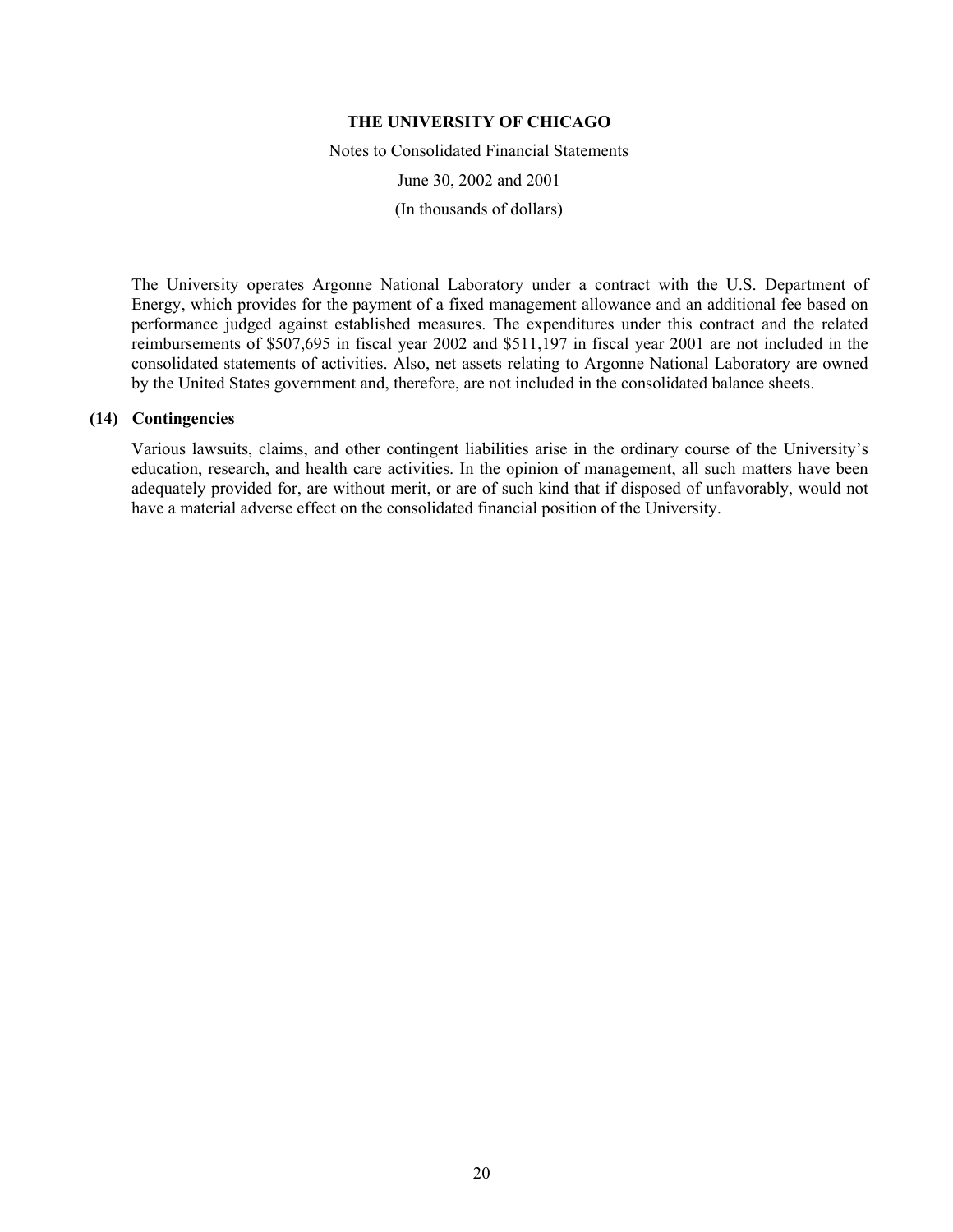### **Schedule 1**

# **THE UNIVERSITY OF CHICAGO**

# Statements of Activities Information – University

# Years ended June 30, 2002 and 2001

(In thousands of dollars)

|                                                                                                                                                                             |               | 2002                                                                    | 2001                                                                   |
|-----------------------------------------------------------------------------------------------------------------------------------------------------------------------------|---------------|-------------------------------------------------------------------------|------------------------------------------------------------------------|
| Changes in unrestricted net assets:                                                                                                                                         |               |                                                                         |                                                                        |
| Operating:                                                                                                                                                                  |               |                                                                         |                                                                        |
| Revenue:                                                                                                                                                                    |               |                                                                         |                                                                        |
| Tuition and fees $-$ gross<br>Less:                                                                                                                                         | $\mathsf{\$}$ | 340,936                                                                 | 316,692                                                                |
| Undergraduate student aid<br>Graduate student aid                                                                                                                           |               | (35,286)<br>(103, 100)                                                  | (35,234)<br>(95, 741)                                                  |
| Tuition and fees – net                                                                                                                                                      |               | 202,550                                                                 | 185,717                                                                |
| Government grants and contracts<br>Private gifts, grants, and contracts<br>Endowment payout<br>Earnings on other investments<br>Patient care<br>Auxiliaries<br>Other income |               | 240,371<br>97,001<br>146,726<br>13,209<br>136,419<br>142,318<br>109,573 | 203,218<br>83,156<br>116,767<br>15,615<br>133,027<br>133,920<br>96,647 |
| Total operating revenue                                                                                                                                                     |               | 1,088,167                                                               | 968,067                                                                |
| Expenses:<br>Compensation:<br>Academic salaries<br><b>Staff salaries</b><br><b>Benefits</b>                                                                                 |               | 282,499<br>248,630<br>110,552                                           | 270,428<br>228,386<br>102,012                                          |
| Total compensation                                                                                                                                                          |               | 641,681                                                                 | 600,826                                                                |
| Other operating expenses:<br>Utilities, alterations, and repairs<br>Depreciation<br>Interest<br>Supplies and services<br>Insurance                                          |               | 28,613<br>54,876<br>23,517<br>272,315<br>8,235                          | 27,987<br>50,590<br>22,959<br>243,776<br>7,792                         |
| Total other operating expenses                                                                                                                                              |               | 387,556                                                                 | 353,104                                                                |
| Total operating expenses                                                                                                                                                    |               | 1,029,237                                                               | 953,930                                                                |
| Excess of operating revenue over expenses                                                                                                                                   |               | 58,930                                                                  | 14,137                                                                 |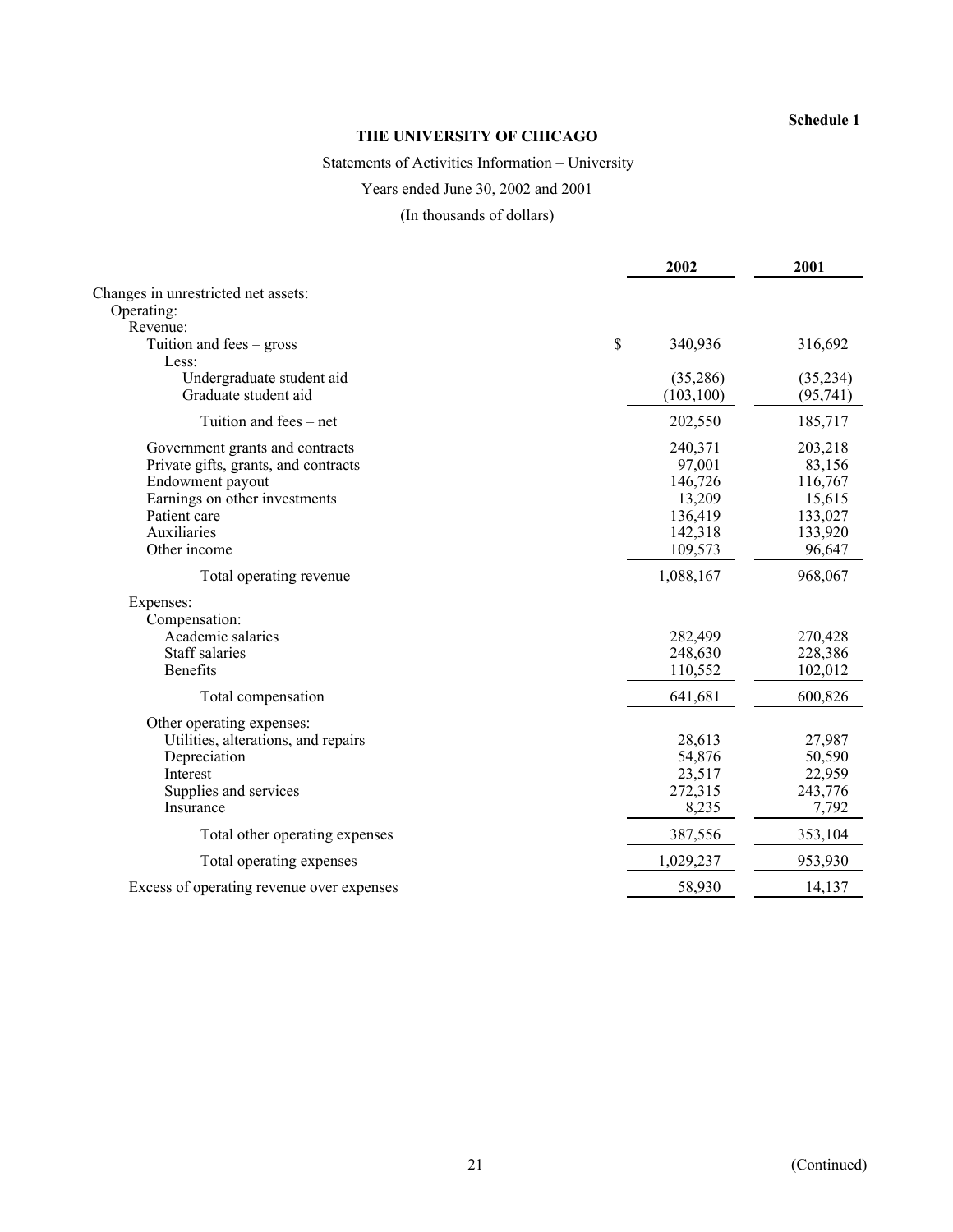### **Schedule 1**

# **THE UNIVERSITY OF CHICAGO**

Statements of Activities Information – University

# Years ended June 30, 2002 and 2001

(In thousands of dollars)

|                                                                | 2002       | 2001            |
|----------------------------------------------------------------|------------|-----------------|
|                                                                |            |                 |
| Changes in unrestricted net assets:                            |            |                 |
| Nonoperating:                                                  |            |                 |
| Endowment payout<br>\$                                         |            | 66              |
| <b>Investment</b> losses                                       | (316,085)  | (417, 973)      |
| Change in method of accounting for                             |            |                 |
| pension plan assets                                            | (25,614)   |                 |
| Change in method of accounting for Baptist                     |            |                 |
| Theological Union net assets<br>Other, net                     | (25,792)   | 50,766<br>(302) |
|                                                                |            |                 |
| Change in unrestricted net assets from nonoperating activities | (367, 491) | (367, 443)      |
| Decrease in unrestricted net assets                            | (308, 561) | (353, 306)      |
|                                                                |            |                 |
| Changes in temporarily restricted net assets:                  |            |                 |
| Private gifts                                                  | 55,118     | 39,625          |
| Endowment payout                                               | 144        | 176             |
| <b>Investment</b> losses                                       | (520)      | (1, 912)        |
| Other, net                                                     | (37,760)   | (29,750)        |
| Increase in temporarily restricted net assets                  | 16,982     | 8,139           |
| Changes in permanently restricted net assets:                  |            |                 |
| Private gifts                                                  | 50,098     | 42,845          |
| Endowment payout                                               | 1,608      | 1,075           |
| <b>Investment</b> losses                                       | (4,615)    | (3,100)         |
| Change in method of accounting for Baptist                     |            |                 |
| Theological Union net assets                                   |            | 1,509           |
| Other, net                                                     | 2,307      | 11,253          |
| Increase in permanently restricted net assets                  | 49,398     | 53,582          |
| Decrease in net assets                                         | (242, 181) | (291, 585)      |
| Net assets at beginning of year                                | 4,057,545  | 4,349,130       |
| Net assets at end of year                                      | 3,815,364  | 4,057,545       |

See accompanying independent auditors' report.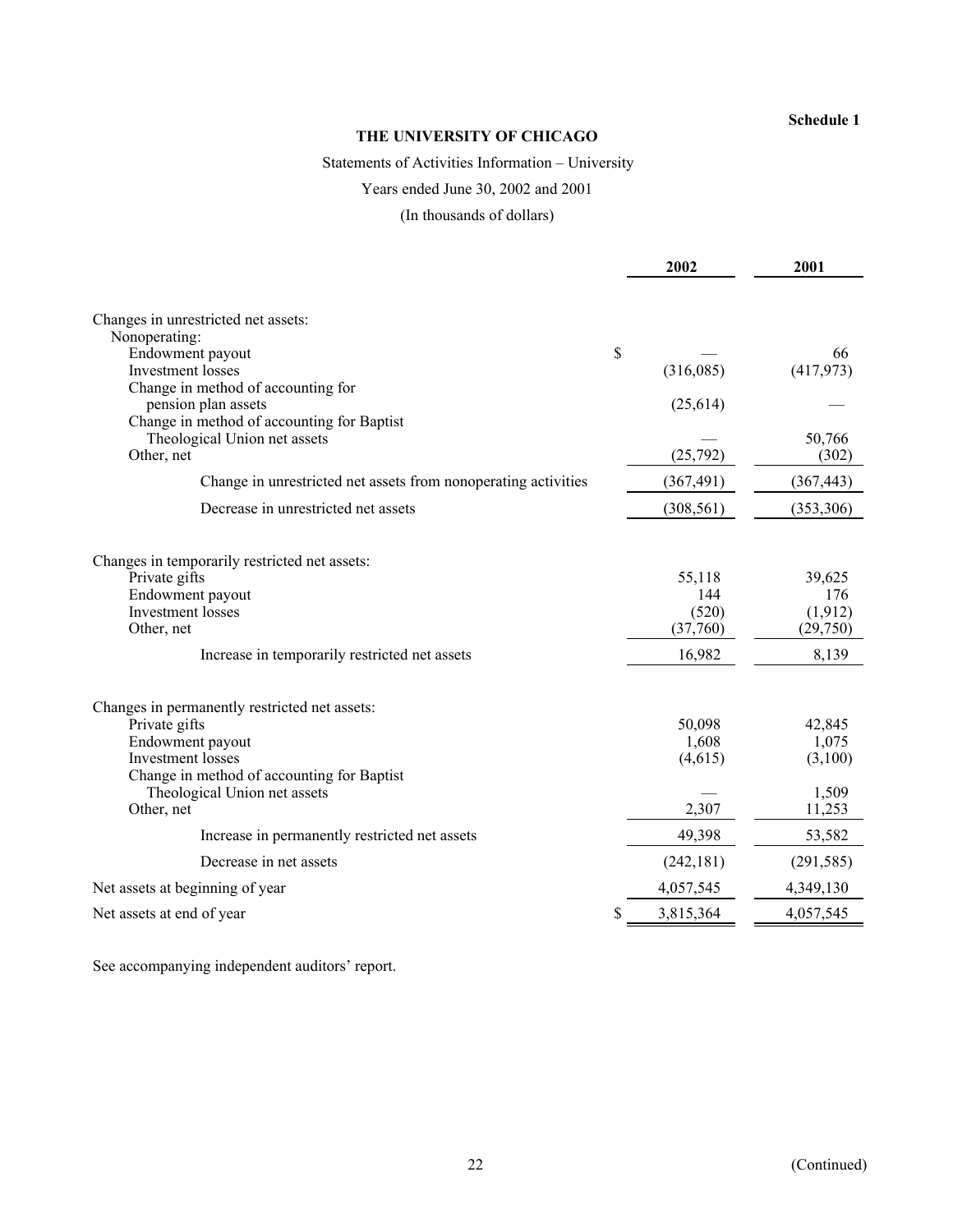# **Schedule 2**

# **THE UNIVERSITY OF CHICAGO**

Balance Sheet Information – University

June 30, 2002 and 2001

(In thousands of dollars)

| <b>Assets</b>                                                                                                                                                                                                                                                                                  |    | 2002                                                                                | 2001                                                                               |
|------------------------------------------------------------------------------------------------------------------------------------------------------------------------------------------------------------------------------------------------------------------------------------------------|----|-------------------------------------------------------------------------------------|------------------------------------------------------------------------------------|
| Cash and cash equivalents<br>Notes and accounts receivable<br>Collateral held for securities loaned<br>Inventories<br>Prepaid expenses and other assets<br>Pledges receivable<br>Investments<br>Land, buildings, equipment, and books                                                          | \$ | 218,096<br>476,342<br>10,016<br>85,489<br>141,023<br>3,605,852<br>829,204           | 8,395<br>213,774<br>566,591<br>9,142<br>122,621<br>112,833<br>3,778,903<br>702,076 |
| Total assets                                                                                                                                                                                                                                                                                   | S. | 5,366,022                                                                           | 5,514,335                                                                          |
| <b>Liabilities and Net Assets</b>                                                                                                                                                                                                                                                              |    |                                                                                     |                                                                                    |
| Liabilities:<br>Accounts payable and accrued expenses<br>Deferred revenue<br>Payable under securities loan agreements<br>Assets held in custody for others<br>Self-insurance liability<br>Notes and bonds payable<br>Refundable U.S. Government student loan funds<br><b>Total liabilities</b> | \$ | 152,820<br>68,771<br>476,342<br>24,831<br>102,712<br>686,644<br>38,538<br>1,550,658 | 126,679<br>59,085<br>566,591<br>26,171<br>87,238<br>553,016<br>38,010<br>1,456,790 |
| Net assets:<br>Unrestricted<br>Temporarily restricted<br>Permanently restricted                                                                                                                                                                                                                |    | 2,828,170<br>276,957<br>710,237                                                     | 3,136,731<br>259,975<br>660,839                                                    |
| Total net assets                                                                                                                                                                                                                                                                               |    | 3,815,364                                                                           | 4,057,545                                                                          |
| Total liabilities and net assets                                                                                                                                                                                                                                                               | S  | 5,366,022                                                                           | 5,514,335                                                                          |

See accompanying independent auditors' report.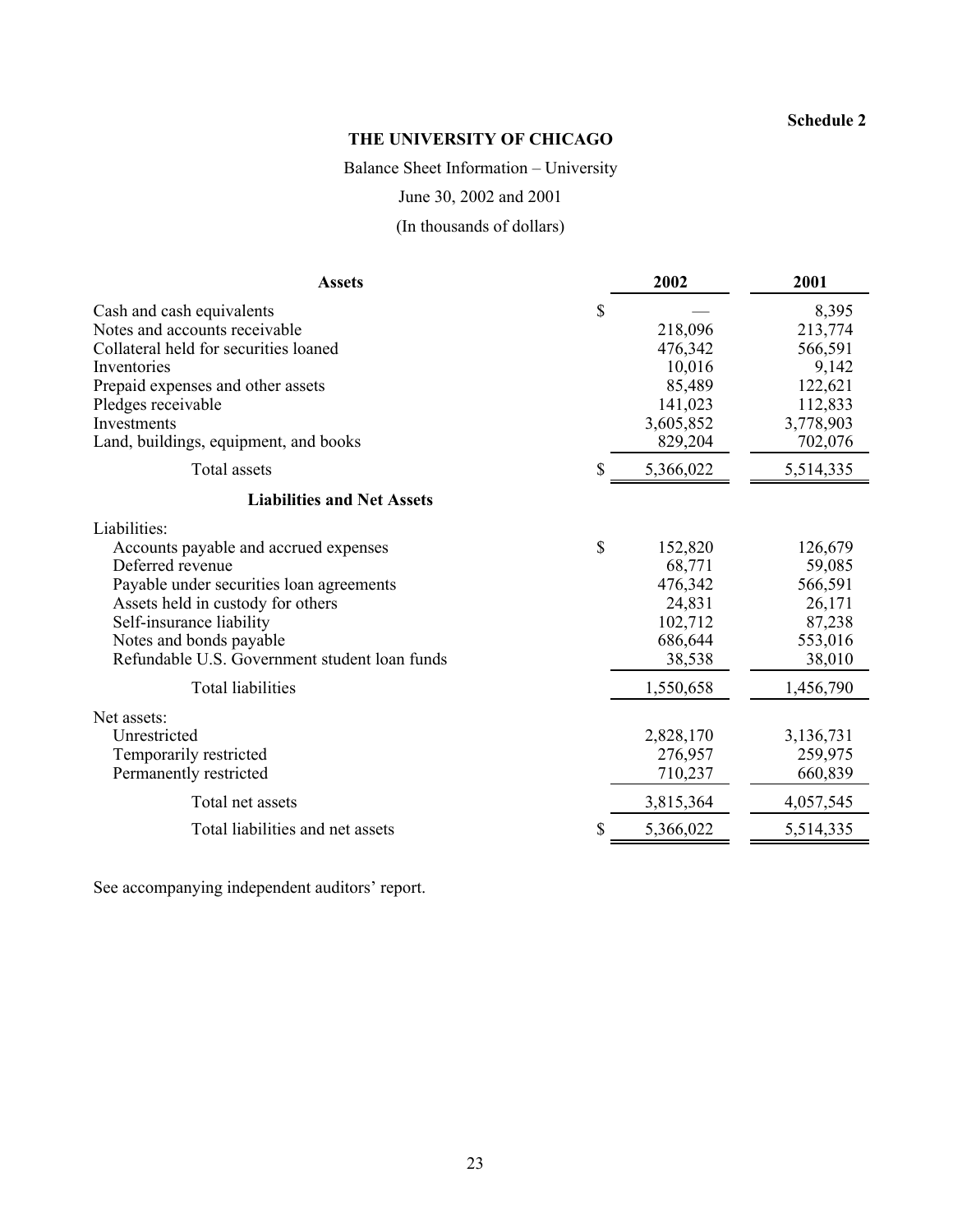

303 East Wacker Drive Chicago, IL 60601

# **Independent Auditors' Report**

The Board of Trustees The University of Chicago:

We have audited the accompanying consolidated balance sheets of The University of Chicago as of June 30, 2002 and 2001, and the related consolidated statements of activities and cash flows for the years then ended. These consolidated financial statements are the responsibility of the University's management. Our responsibility is to express an opinion on these consolidated financial statements based on our audits. We did not audit the financial statements of The University of Chicago Hospitals (the Hospitals), which statements reflect total assets constituting 15% and 14% and total change in net assets constituting 11% and 12% of the related consolidated totals in 2002 and 2001, respectively. Our opinion, insofar as it relates to the amounts included for the Hospitals, is based solely on the reports of other auditors.

The financial statements of the Hospitals as of June 30, 2002 and for the year then ended were audited by other auditors whose report has been furnished to us. That report indicated that the financial statements of the Hospitals as of and for the year ended June 30, 2001 were audited by other auditors who have ceased operations and whose report, dated October 4, 2001, expressed an unqualified opinion on the 2001 financial statements before the restatement to retroactively adopt Statement of Financial Accounting Standards No. 144.

We conducted our audits in accordance with auditing standards generally accepted in the United States of America. Those standards require that we plan and perform the audit to obtain reasonable assurance about whether the financial statements are free of material misstatement. An audit includes examining, on a test basis, evidence supporting the amounts and disclosures in the financial statements. An audit also includes assessing the accounting principles used and significant estimates made by management, as well as evaluating the overall financial statement presentation. We believe that our audits and the reports of the other auditors provide a reasonable basis for our opinion.

In our opinion, based on our audits and the reports of the other auditors, the consolidated financial statements referred to above present fairly, in all material respects, the financial position of The University of Chicago as of June 30, 2002 and 2001, and the changes in its net assets and its cash flows for the years then ended in conformity with accounting principles generally accepted in the United States of America.

As discussed in note 1 to the financial statements, the University changed its method of accounting for recognizing gains and losses in its defined benefit pension plan in fiscal year 2002.